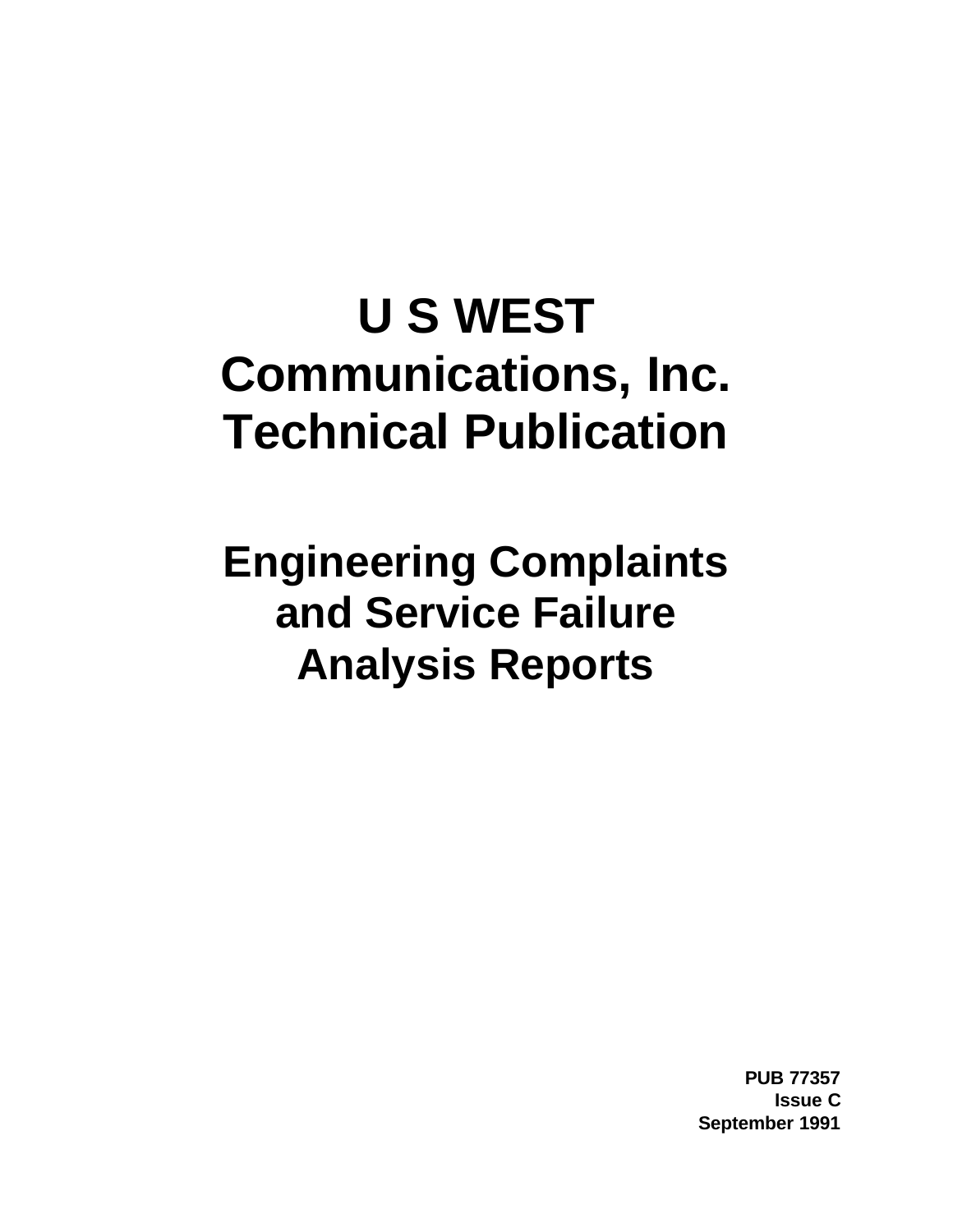# **U S WEST Communications, Inc. Technical Publication**

# **Engineering Complaints and Service Failure Analysis Reports**

**Copyright 1986, 1989, 1991 U S WEST PUB 77357 Printed in U.S.A. Issue C All Rights Reserved September 1991**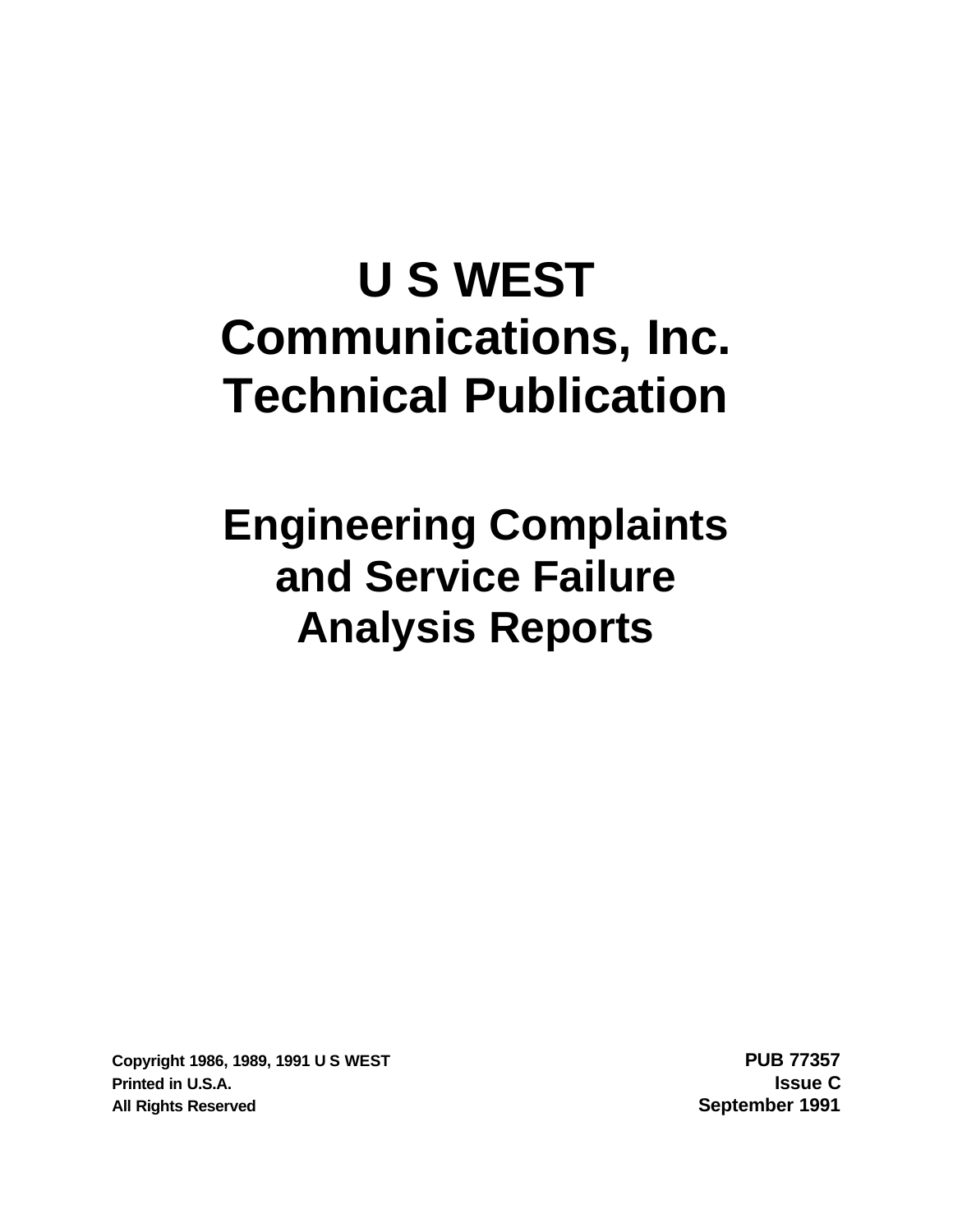#### NOTICE

This publication describes U S WEST Communications, Inc. for Engineering Complaints (ECs) and Service Failure Analysis Reports (SFARS).

U S WEST Communications, Inc. assumes no responsibility for any costs incurred by a Supplier in conforming to the contents of this publication. Further, conformance to this publication does not constitute a guarantee of acceptance of a given supplier's equipment and/or its associated documentation.

U S WEST Communications, Inc. reserves the right, without prior notice, to revise this publication for any reason.

If further information is required, please contact:

U S WEST Business Resources Manager - Information Release 1801 California St., Room 1340 Denver, CO 80202 (303) 298-0117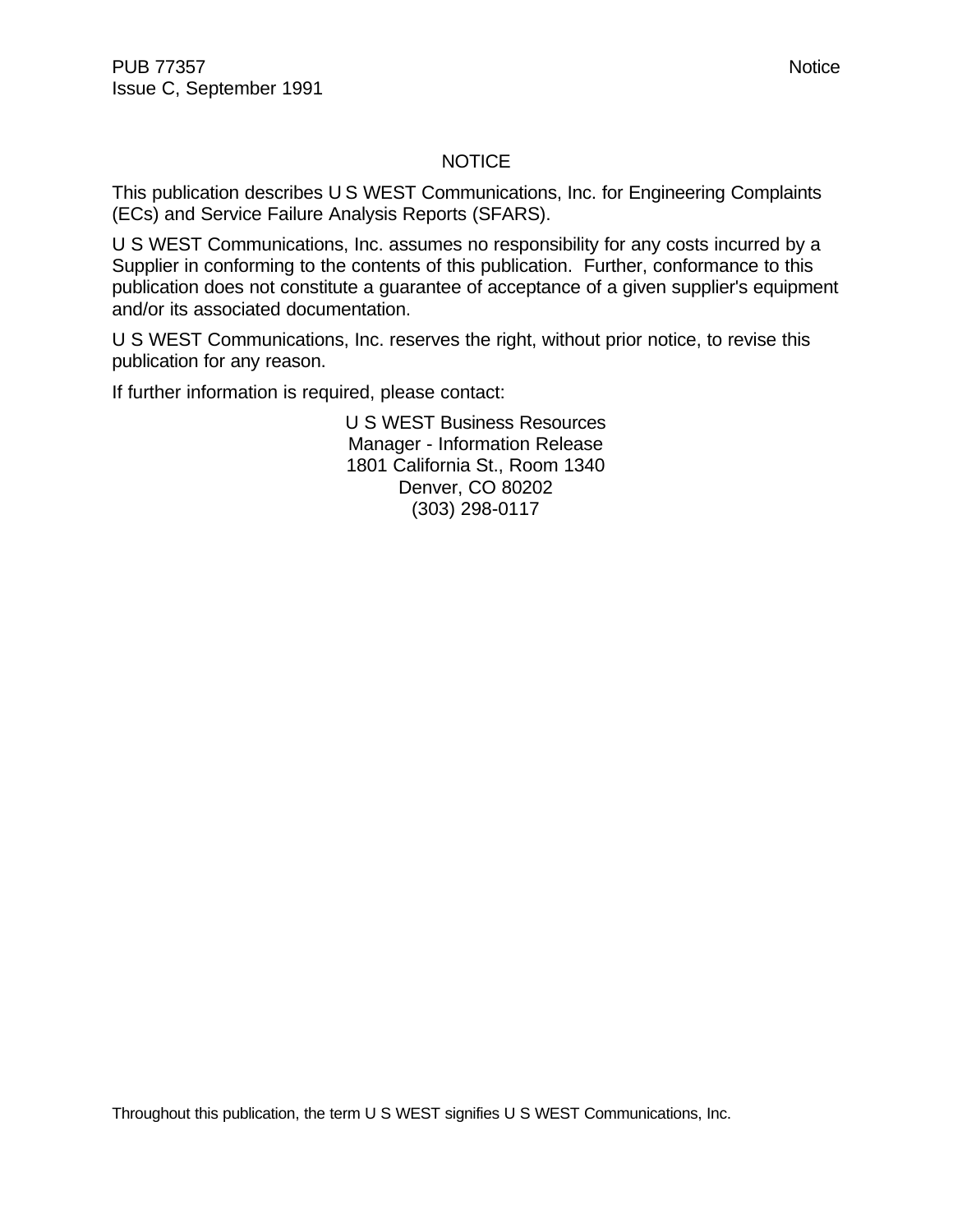#### **COMMENTS**

#### PLEASE TEAR OUT AND SEND YOUR COMMENTS/SUGGESTIONS TO:

#### U S WEST BUSINESS RESOURCES, INC. Manager - Writing Services 1801 California, Room 1320 Denver, Colorado 80202 (303) 298-8740

Information from you helps us to improve our Publications. Please take a few moments to answer the following questions and return to the above address.

| Was this Publication valuable to you in determining<br>our requirements?                                                                                | YES        | NO        |
|---------------------------------------------------------------------------------------------------------------------------------------------------------|------------|-----------|
| Was the information accurate and up-to-date?                                                                                                            | YES        | NO        |
| Was the information easily understood?                                                                                                                  | YES        | NO        |
| Were the contents logically sequenced?                                                                                                                  | <b>YES</b> | NO.       |
| Were the printed pages legible?                                                                                                                         | YES        | NO        |
| Do you feel the description in the Catalog of Technical<br>Information and/or Digest of Technical Information<br>adequately described this Publication? | YES.       | <b>NO</b> |

If you answered NO to any of the questions and/or if you have any other comments or suggestions, please explain:

| (Attach additional sheet, if necessary) |  |
|-----------------------------------------|--|
|                                         |  |
|                                         |  |
|                                         |  |
|                                         |  |
|                                         |  |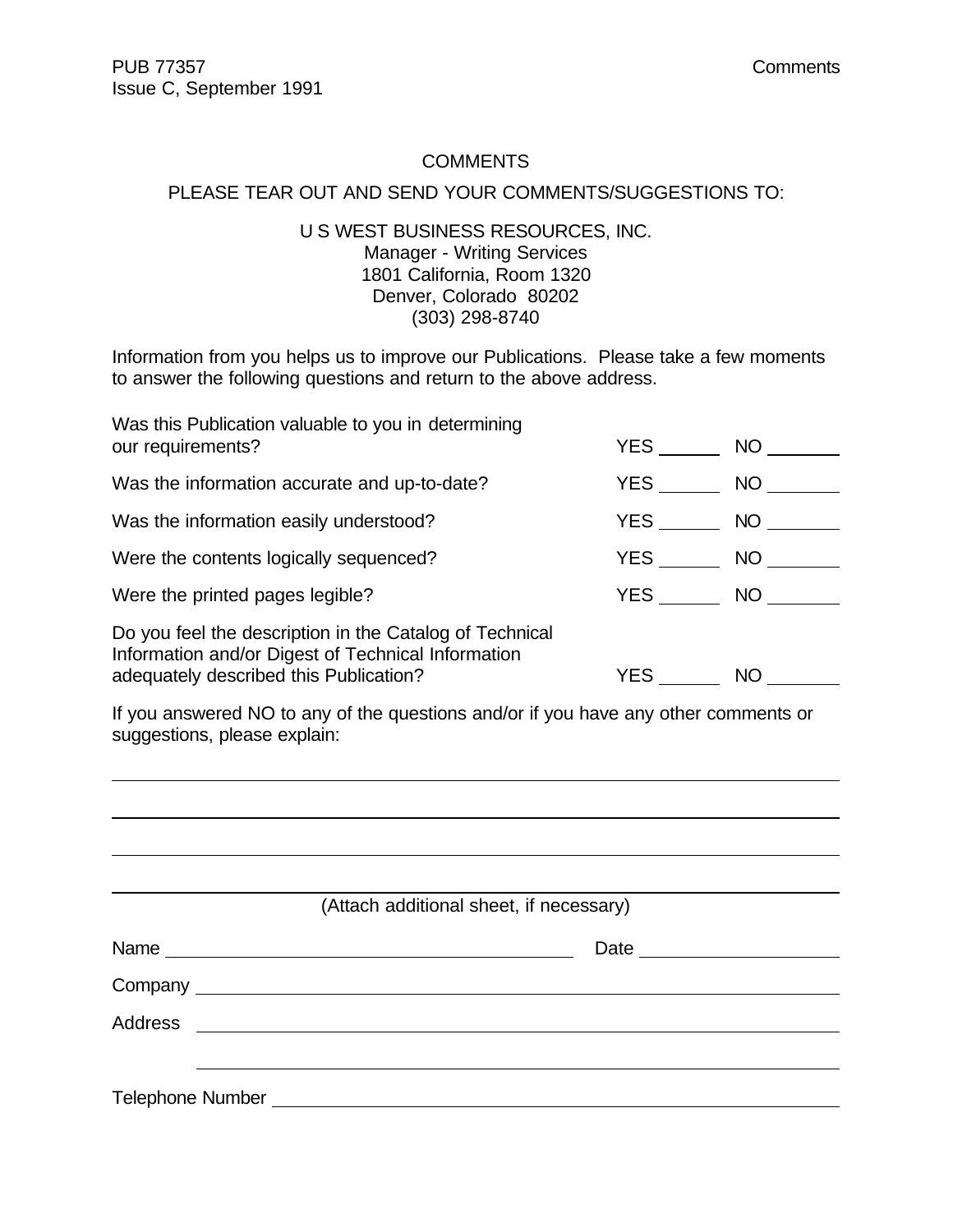# **CONTENTS**

# **Chapter and Section Page**

| 1.               | 1.1<br>1.2<br>1.3<br>1.4 |                                                                                                                                                                                       |
|------------------|--------------------------|---------------------------------------------------------------------------------------------------------------------------------------------------------------------------------------|
| 2.               | 2.1<br>2.2               | Regional Engineering Complaint Coordinator (RECC) 2-1                                                                                                                                 |
| 3.               | 3.1<br>3.2               | Non-Applicable Uses of Engineering Complaints  3-1                                                                                                                                    |
| $\overline{4}$ . | 4.1<br>4.2<br>4.3<br>4.4 | U S WEST Communications, Inc. Engineering Complaint Processing 4-1<br>U S WEST Communications, Inc. Administrative Contact 4-1<br>U S WEST Communications, Inc. Technical Contact 4-1 |
| 5.               | 5.1                      |                                                                                                                                                                                       |
| 6.               |                          |                                                                                                                                                                                       |
| 7.               |                          |                                                                                                                                                                                       |
| 8.               | 8.1                      |                                                                                                                                                                                       |
| 9.               | 9.1<br>9.2               |                                                                                                                                                                                       |
| 10.              | 10.1<br>10.2<br>10.3     | U S WEST Communications, Inc. Technical Publications10-1                                                                                                                              |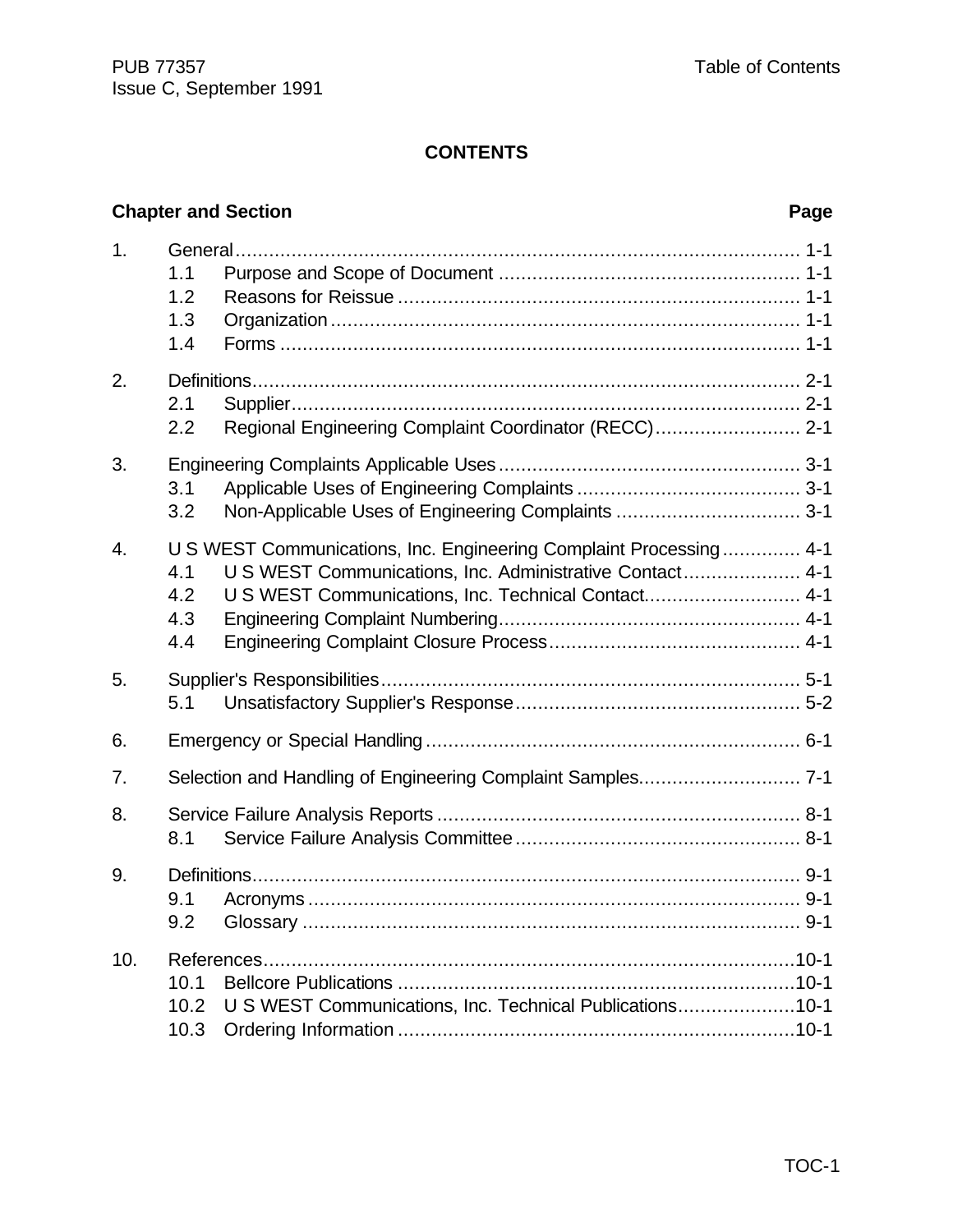# **CONTENTS**

# **Exhibits**

| $8 - 2$ |                                                                |  |
|---------|----------------------------------------------------------------|--|
| 8-3     |                                                                |  |
| 8-4     |                                                                |  |
| $8-5$   | Engineering Complaint (Supplier's) Interim Response Format 8-8 |  |
| $8-6$   |                                                                |  |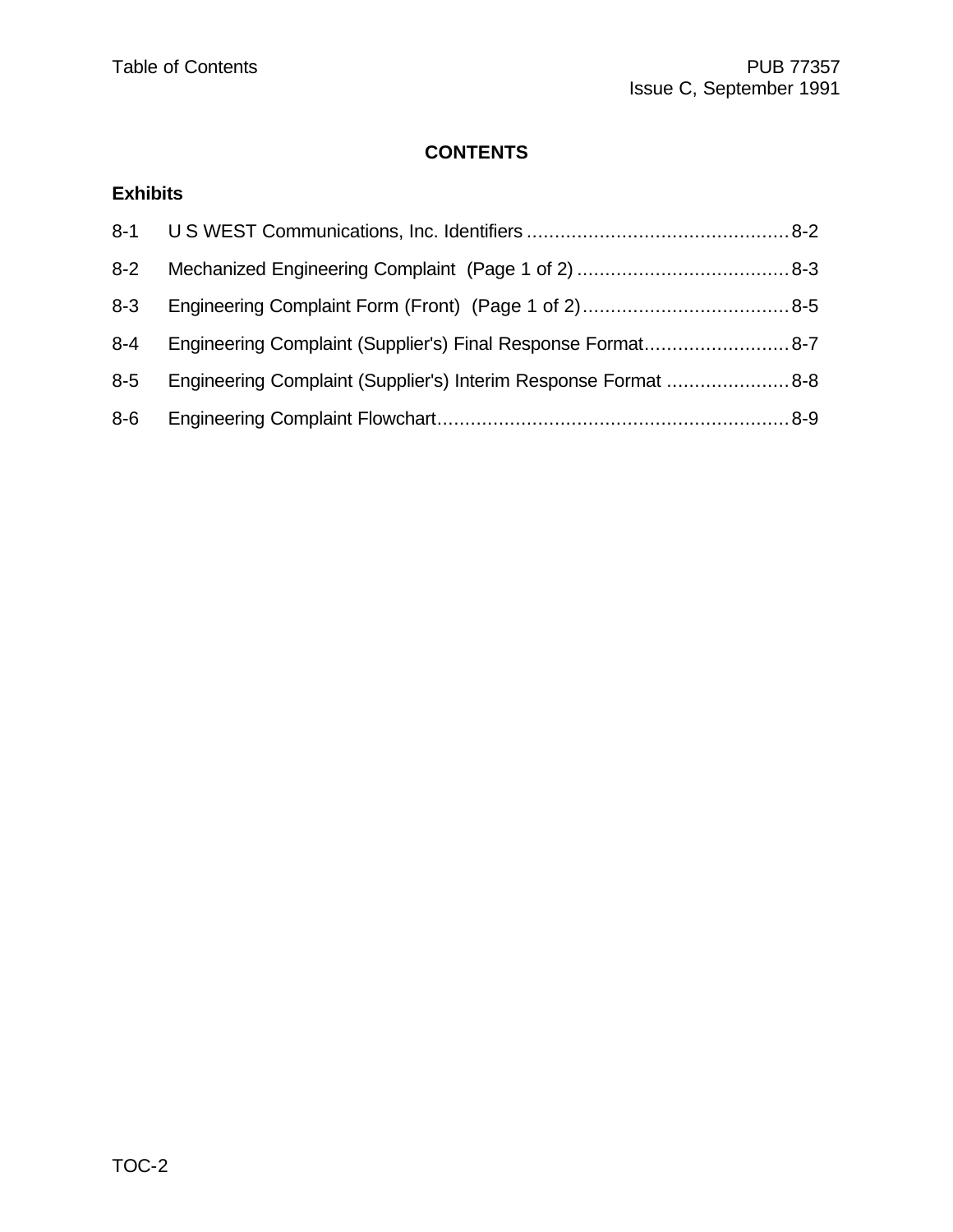#### **Chapter and Section**  $1.$  $1.1$  $1.2$  $12$  $\mathbf{r}$  $\sim$

| 1.4 | <b>Forms</b> |  |
|-----|--------------|--|

#### Page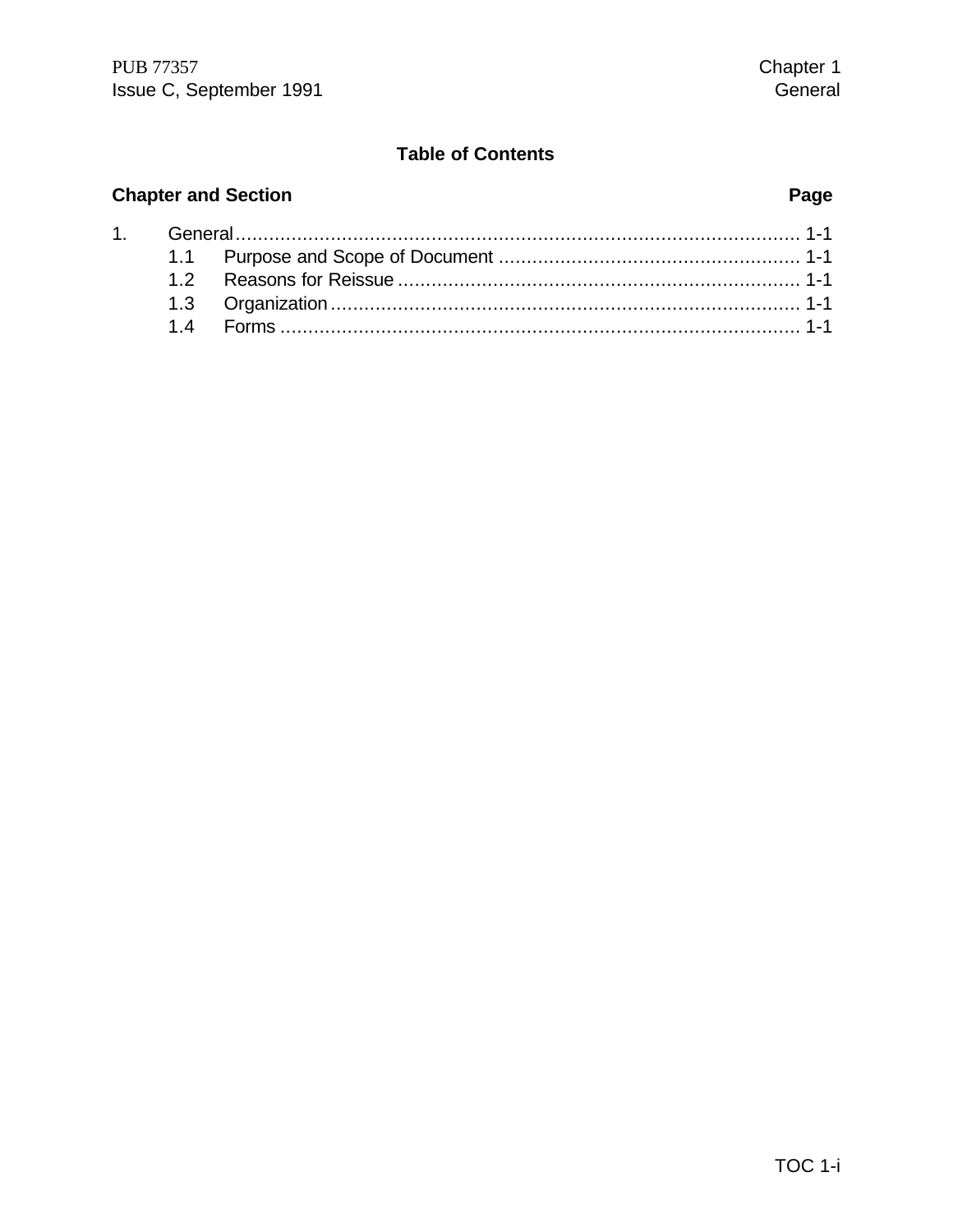#### **1. General**

#### **1.1 Purpose and Scope of Document**

• This publication has been prepared to provide the industry with requirements for effectively interfacing with U S WEST Communications, Inc. concerning Engineering Complaints (ECs) and Service Failure Analysis Reports (SFARs). To emphasize the importance of this EC process, some internal U S WEST Communications, Inc. functions and responsibilities are also defined. There are no restrictions on these requirements and a Supplier may elect to follow the procedures described herein when dealing with customers other than U S WEST Communications, Inc.

#### **1.2 Reasons for Reissue**

- This issue of TECH PUB 77357 incorporates the following changes to TECH PUB 77357, Issue C:
- Title change The document title has been changed from Guidelines for Engineering Complaints to Engineering Complaints and Service Failure Analysis Reports.
- Administration changes This document reflects changes in EC administration that have occurred since the last issue.
- Introduction of SFAR This document includes new sections and references to documents dealing with the SFAR.

#### **1.3 Organization**

• Chapters 1 and 2 state the purpose scope and organization of this document and explain the forms and terms used. Chapters 3 through 7 describe EC applications, processing, supplier responsibilities and special handling. Chapter 8 describes SFAR's.

#### **1.4 Forms**

- The example forms found in the back of this document are those used by U S WEST Communications, Inc. They are:
- Mechanized Engineering Complaint (see Exhibit 8-2)
- RG 01-0009 Engineering Complaint (see Exhibit 8-3)
- Engineering Complaint Final Response Format (see Exhibit 8-4)
- Engineering Complaint Interim Response Format (see Exhibit 8-5)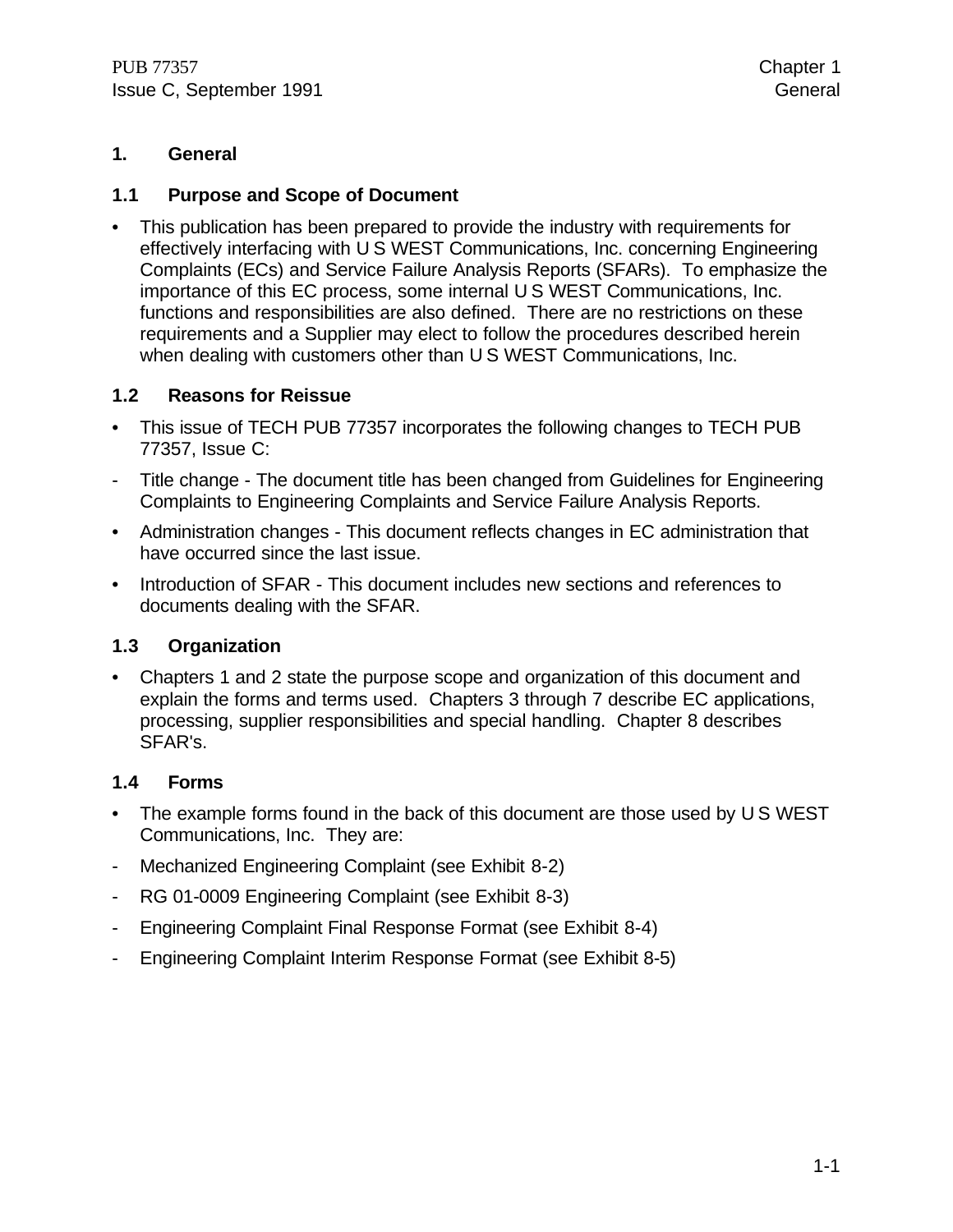# **Chapter and Section Page** 2. Definitions.................................................................................................. 2-1

| 2.2 Regional Engineering Complaint Coordinator (RECC) 2-1 |  |
|-----------------------------------------------------------|--|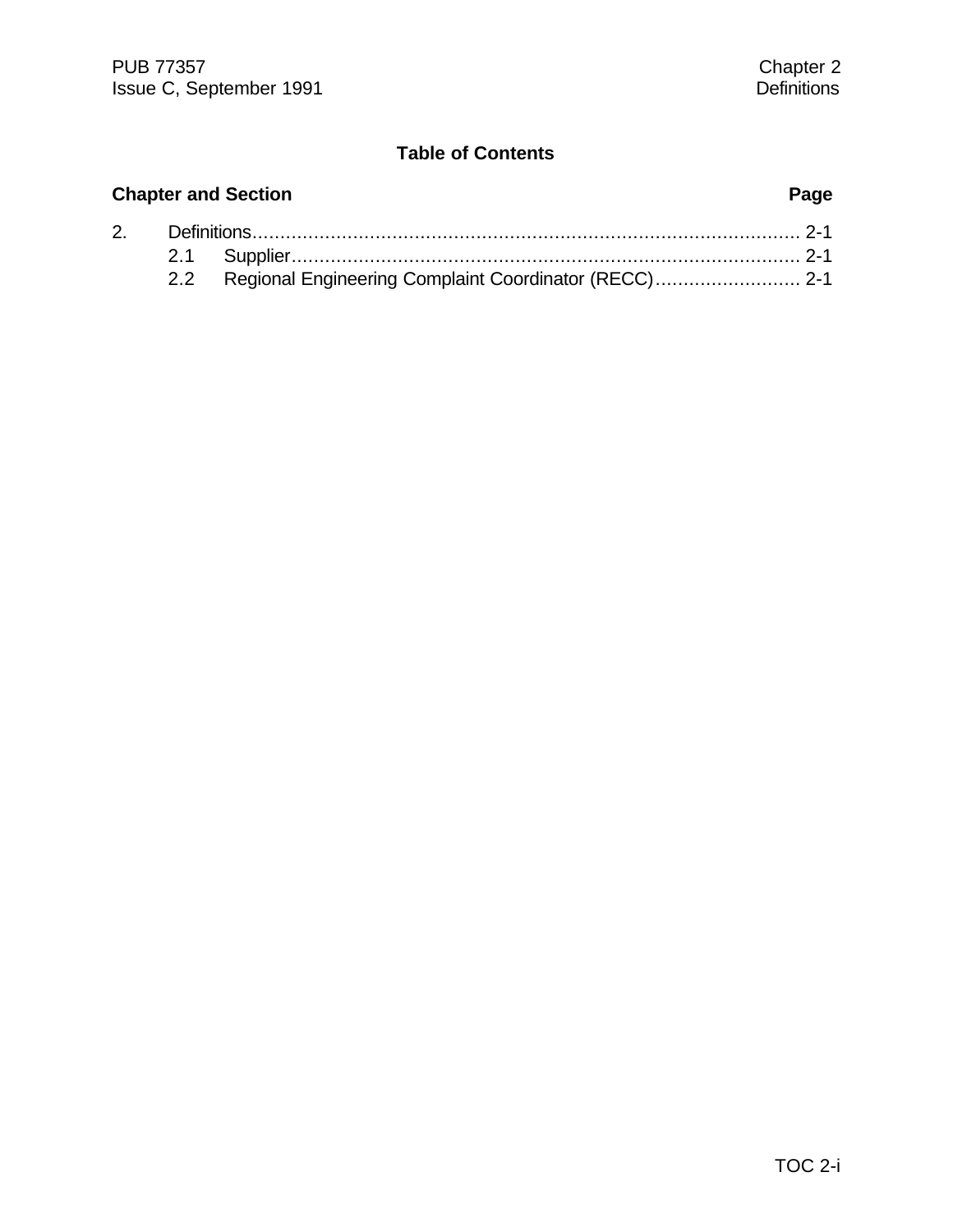#### **2. Definitions**

#### **2.1 Supplier**

In this publication, the term Supplier will be the equipment supplier, manufacturer or the contractor from which the product or service was purchased. Usually, this will also be the company that is responsible for the product's warranty.

#### **2.2 Regional Engineering Complaint Coordinator (RECC)**

The term Regional Engineering Complaint Coordinator (RECC) will be the U S WEST Communications, Inc. regional contact responsible for coordinating and tracking all ECs, Supplier Reports and correspondence pertaining to the ECs. This individual will act as an interface between the Supplier and the Originator of the EC, typically the Area Technical Contact (ATC), to ensure that Supplier has fulfilled their obligations to U S WEST Communications, Inc. This individual resides in the Network and Technology Services Product Evaluation/Support/Quality Assurance (PE/S/QA) organization.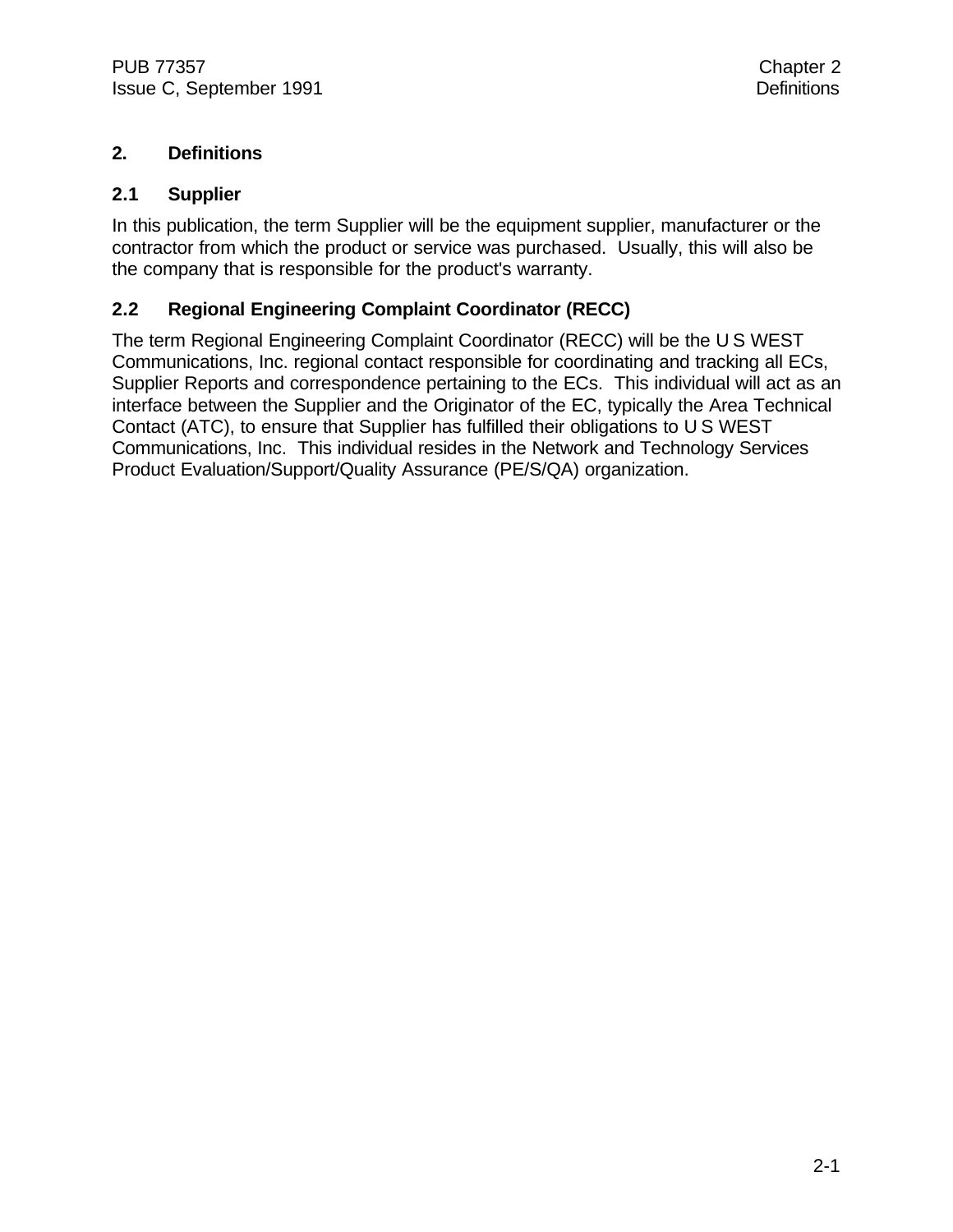|    |     | <b>Chapter and Section</b> | Page |
|----|-----|----------------------------|------|
| 3. |     |                            |      |
|    | 3.1 |                            |      |
|    | 3.2 |                            |      |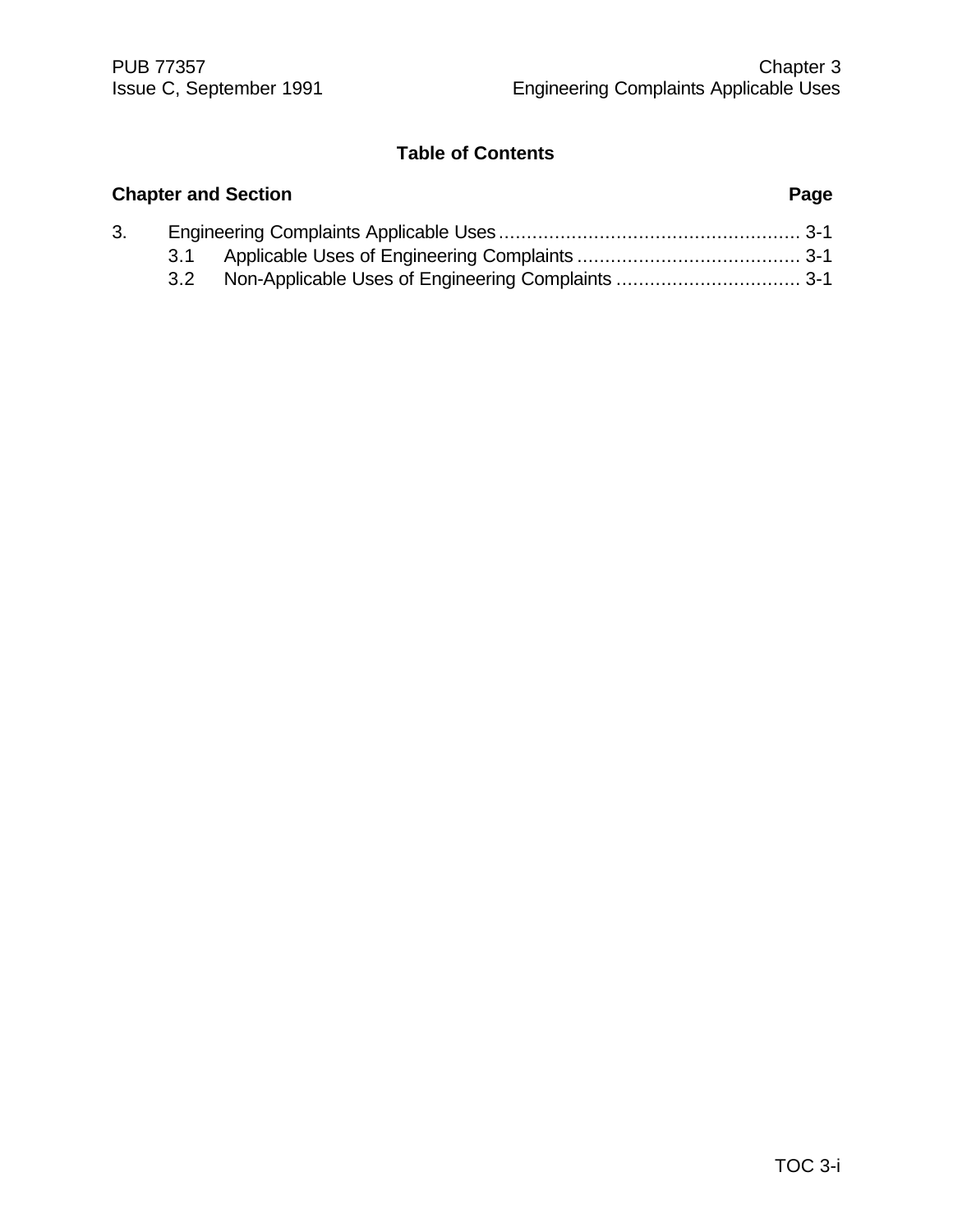### **3. Engineering Complaints Applicable Uses**

The EC is used by U S WEST Communications, Inc. to report unsatisfactory conditions and improper performance of telecommunications and minicomputer products and services. It may also be used to request credit (refund) or repair, on a non-billable basis, for defective products or unsatisfactory services.

Engineering Complaints are typically submitted to Suppliers via a mechanized letter format (see Exhibit 8-2). When the originator does not have mechanized access capability, a U S WEST Communications, Inc. Form RG 01-0009 may be issued (see Exhibit 3).

### **3.1 Applicable Uses of Engineering Complaints**

An EC is used to cover products which:

- Do not function as documented in Supplier's specifications or as advertised.
- Fail to meet specified requirements which are in effect at the time of purchase.
- Fail in an abnormally short period of time (less than life expectancy) or when excessive quantities are inoperative upon delivery.
- Require field maintenance more frequently than comparable marketed products.
- Result in an alleged fire or safety hazard.
- Result in repeated cases of damage due to improper packaging.
- Reveal problems with inaccurate and/or inconsistent documentation provided by Supplier. (This would include paper, microfilm, embedded software or any form of electronically stored documentation.)

An EC is issued to cover services which:

- Reveal installation errors that are detected after job acceptance when installation is performed by Supplier.
- Include the repair, refurbishment or other work performed on U S WEST Communications, Inc. equipment (hardware or software), resulting in unsatisfactory performance or maintenance when work is performed by the Supplier.

### **3.2 Non-Applicable Uses of Engineering Complaints**

An EC should not be initiated when a limited amount of initial or in-service product failures occur. The warranty procedures or repair and return procedures in these situations are considered normal U S WEST Communications, Inc./Supplier transactions and should not involve ECs. However, if U S WEST Communications, Inc. believes the number of failures to be excessive or that reasonable service life has not been achieved, ECs will be submitted to request repair, replacement or credit (refund) from the Supplier.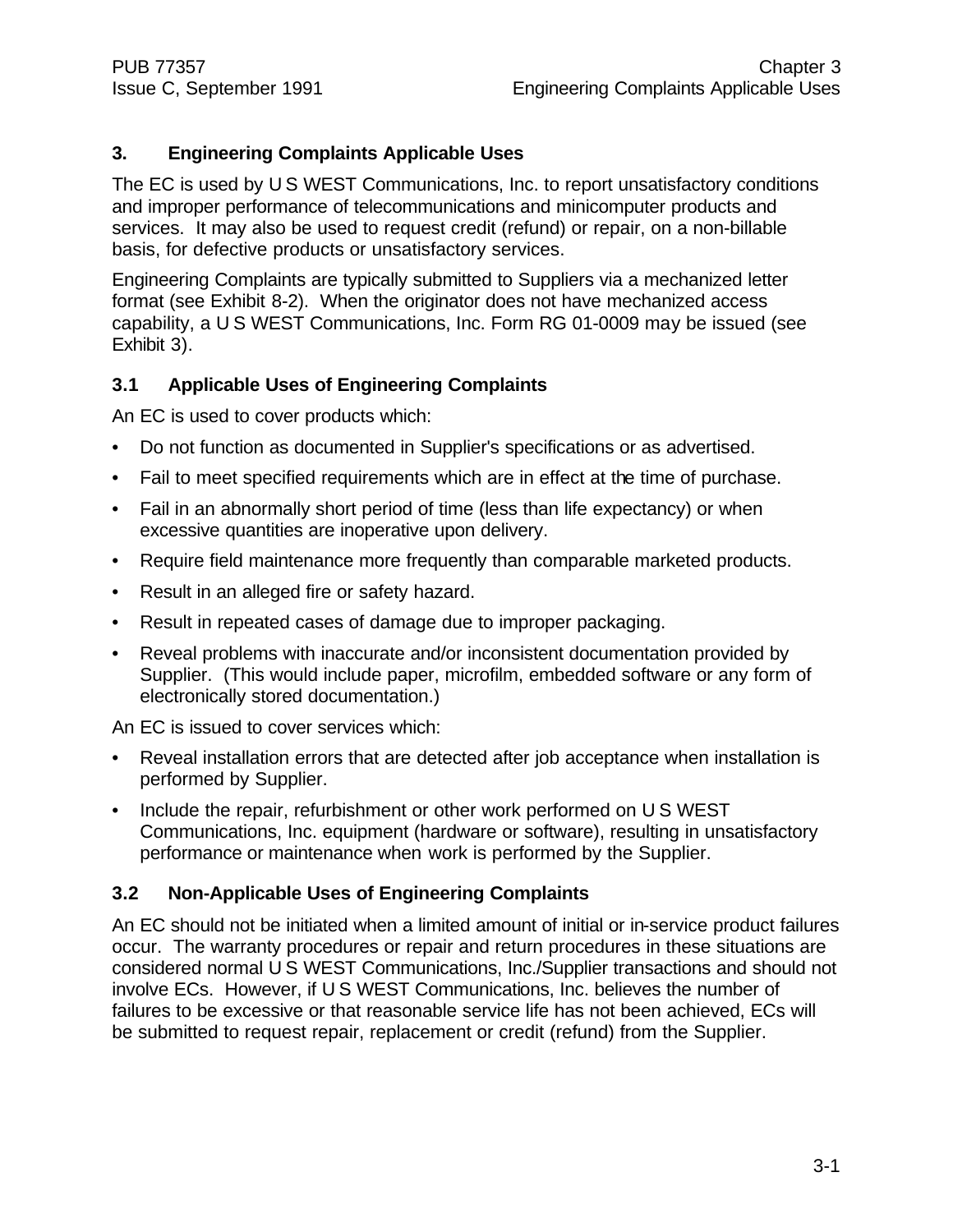An EC will not be used for:

- Shipping or billing discrepancies, or products found to be damaged on receipt (where the product was obviously damaged in transit). These problems shall be handled according to the governing shipping contract. Repeated cases of damage due to inadequate packaging, however, are covered by an EC.
- Changes made to the Supplier's product which are not authorized by the Supplier.
- Products that fail because of improper use of handling by U S WEST Communications, Inc. personnel.
- Requests for new designs or features.
- Suggestions for design changes by U S WEST Communications, Inc. employees.
- Repairs made by those other than the Supplier when the repair order is not processed through the Supplier (unless U S WEST Communications, Inc. was referred to the repairing organization by the Supplier).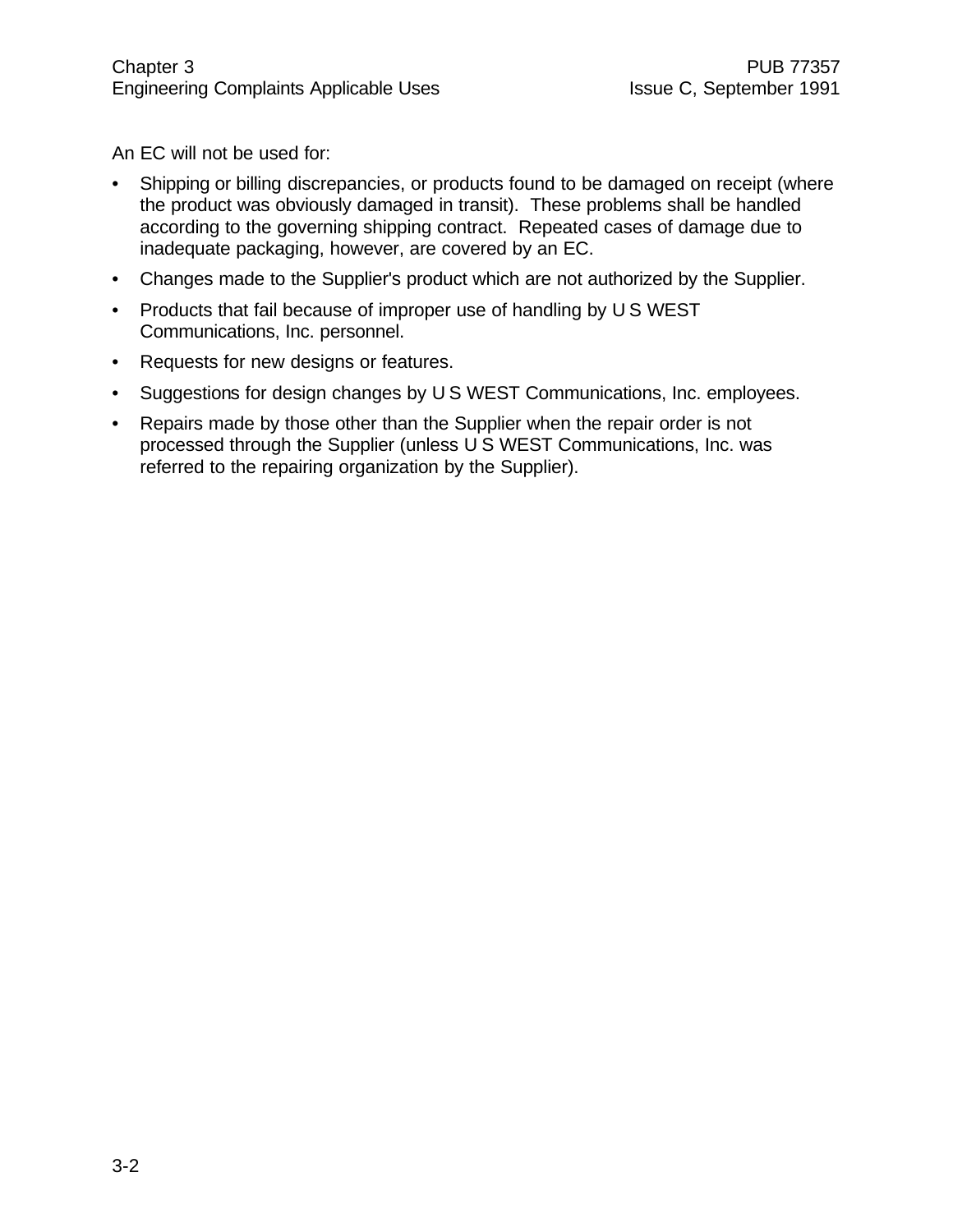**Chapter and Section Page** 

|     | 4. U S WEST Communications, Inc. Engineering Complaint Processing 4-1 |
|-----|-----------------------------------------------------------------------|
|     | 4.1 U S WEST Communications, Inc. Administrative Contact 4-1          |
|     | 4.2 U S WEST Communications, Inc. Technical Contact 4-1               |
| 4.3 |                                                                       |
| 4.4 |                                                                       |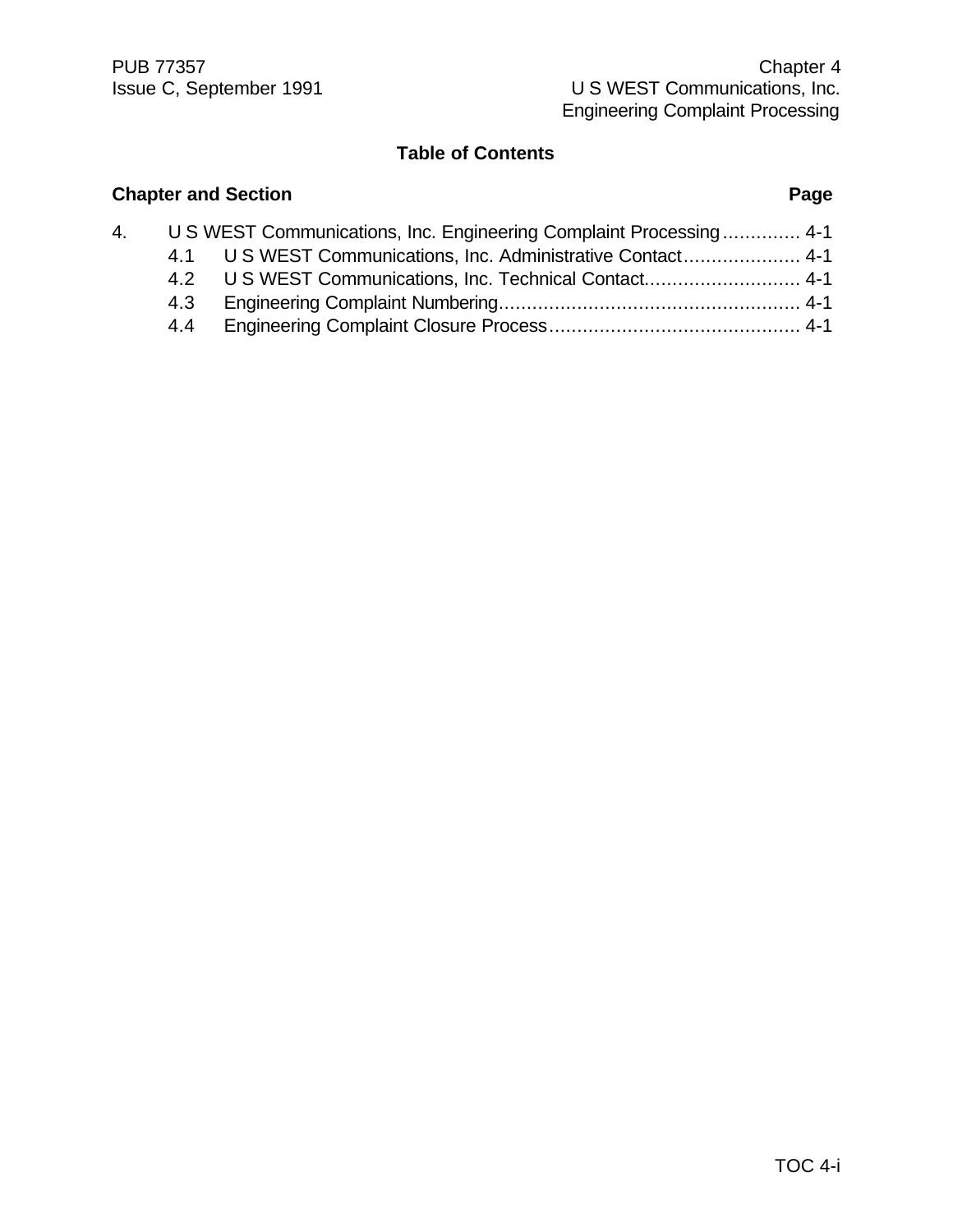### **4. U S WEST Communications, Inc. Engineering Complaint Processing**

### **4.1 U S WEST Communications, Inc. Administrative Contact**

The U S WEST Communications, Inc. EC Administration representative listed below is the official U S WEST Communications, Inc. contact for all incoming and outgoing EC correspondence:

U S WEST Communications, Inc. Regional Engineering Complaint Coordinator 1801 California, Room 640 Denver, CO 80202

All ECs will be issued to the Supplier through the RECC in U S WEST Communications, Inc. A flowchart (see Exhibit 8-6) reflects this EC Administration and flow process. The flowchart also depicts the EC Administration and flow process internal to U S WEST Communications, Inc.

#### **4.2 U S WEST Communications, Inc. Technical Contact**

U S WEST Communications, Inc. will designate an "Area Technical Contact" (usually the Area Maintenance/Quality Assurance Engineer) to be the technical interface to the Supplier. This contact will be familiar with the problem and be able to answer questions relating to the EC and will be indicated on the last page of the mechanized EC letter (see Exhibit 8-2) or on Line 27 of Form RG 01-0009 (see Exhibit 8-3).

#### **4.3 Engineering Complaint Numbering**

An eight character number consisting of three letters and five numerals will be assigned to the EC by U S WEST Communications, Inc. The three letters designate U S WEST Communications, Inc. and the state within U S WEST Communications, Inc. that originated the Engineering Complaint. A list of applicable letter combination codes is found in Exhibit 8-1.

The first two numerals of the identifying number will be the last two digits of the current year; the last three numerals will be specified by the originating State and be used to consecutively number the ECs as they occur (e.g., UAZ91001, the first EC originated by the State of Arizona, in 1991).

### **4.4 Engineering Complaint Closure Process**

An EC will be considered closed ONLY when the problem has been satisfactorily resolved and Supplier compliancy has been confirmed by U S WEST Communications, Inc.

An EC will normally be considered closed on the 46th day beyond the RECC receipt date of the Supplier Final Report. Refer to Chapter 5, the Section titled, "Unsatisfactory Supplier's Response" for further detail.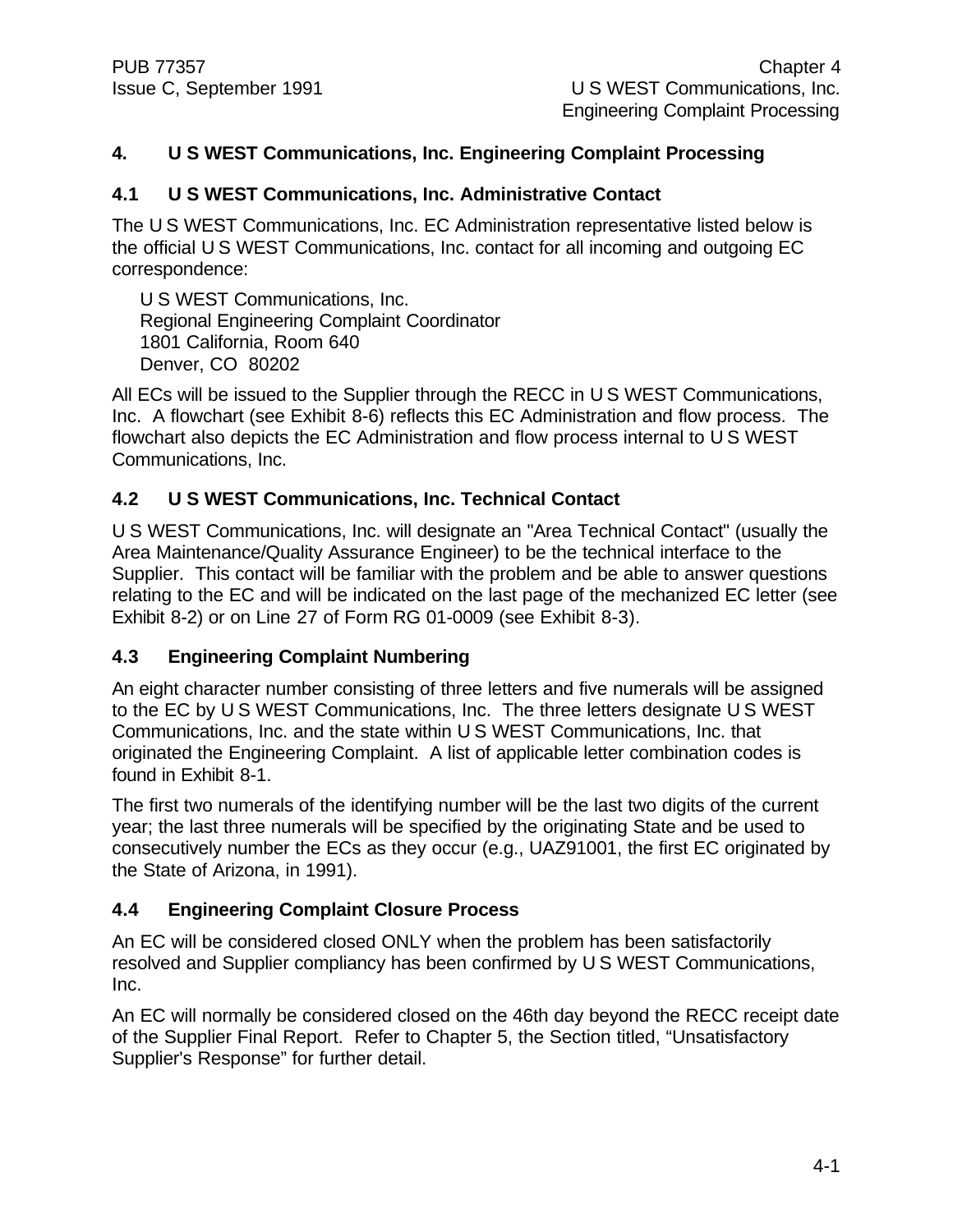| <b>Chapter and Section</b> |  |  | Page |
|----------------------------|--|--|------|
|                            |  |  |      |
|                            |  |  |      |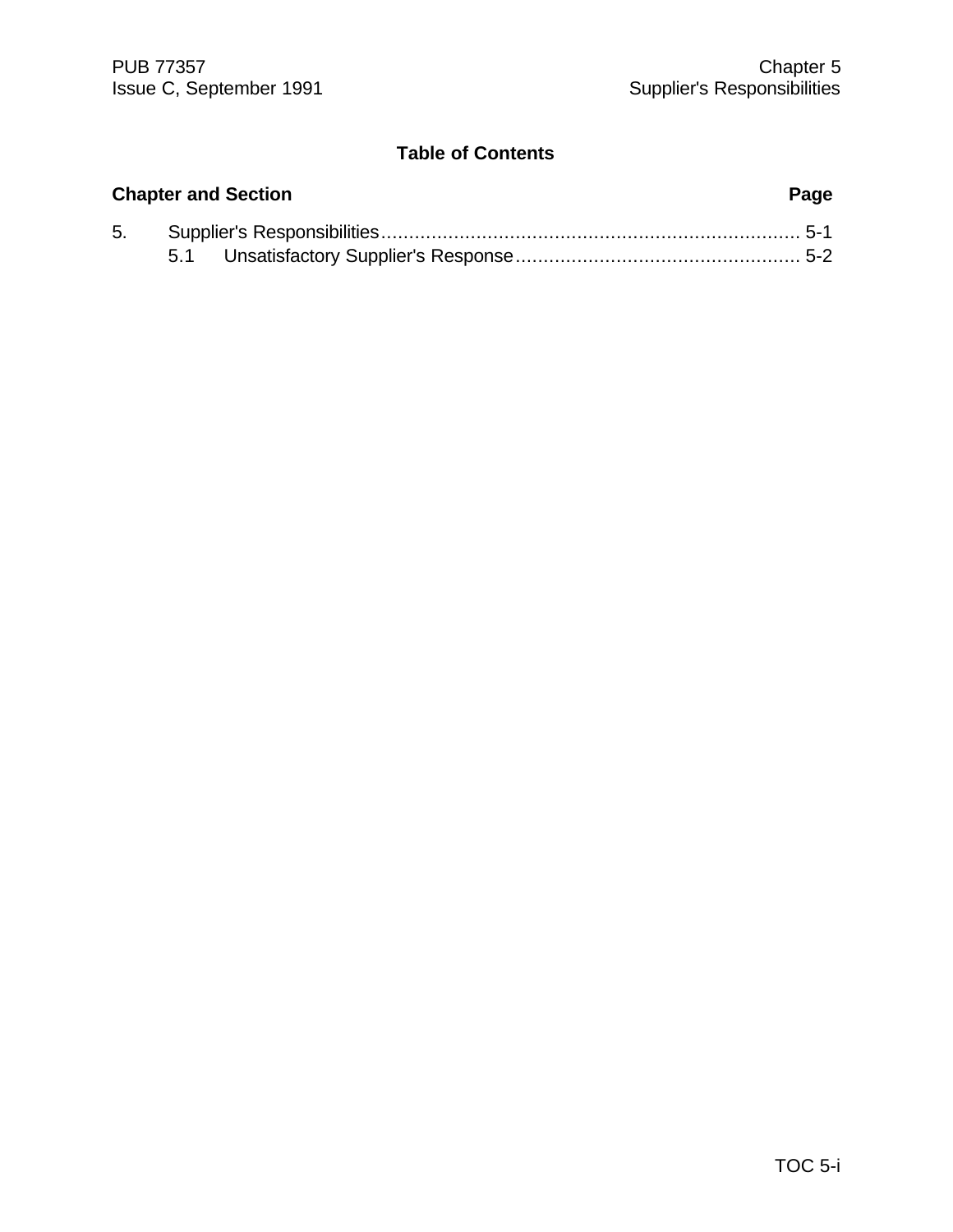### **5. Supplier's Responsibilities**

The Supplier shall formally acknowledge to U S WEST Communications, Inc. that it has received and is acting on the Complaint within 10 working days after receiving it. Acknowledgement may be made by letter or formal acknowledgement form.

Suppliers are expected to issue a final report within three months (ninety days) from the time U S WEST Communications, Inc. sends the EC to the Supplier. If this is not possible, an interim report shall be issued every 90 days until the final report is issued. Supplier must provide a final report even if interim reports have been issued. A Supplier's Final and Interim Report format is shown in Exhibits 8-4 and 8-5.

- The Supplier's Final Report shall be written by the Supplier as soon as it has been established that:
- The reported condition is understood.
- The cause of the condition has been determined.
- The correction (if any) will be implemented.
- The Supplier's Final Report shall contain:
- Trouble description.
- Equipment or circuit drawing number and drawing issue (if applicable).
- Detailed technical evaluation explaining why the problem occurred.
- Final resolution stating what action and method of procedure will be taken to solve the problem.
- Completion date.
- Product Change Notice (PCN) number and classification if a PCN is issued to correct the problem and a copy of the PCN attached.
- **Note:** A PCN must be issued describing the modifications required to correct any hardware/firmware design or manufacturing defect in accordance with the provisions stated in U S WEST Communications, Inc. Technical Publication 77354, Guidelines for Product Change Notices.
- Software patch number(s) for each affected software release, if one or more are issued to correct the problem.
- A Supplier's Interim Report shall contain:
- Current status of complaint.
- A detailed explanation for the delay of resolution.
- Actions being taken to identify and/or resolve the problem.
- Anticipated correction date.
- Other information relevant to the reported condition (i.e., a temporary workaround).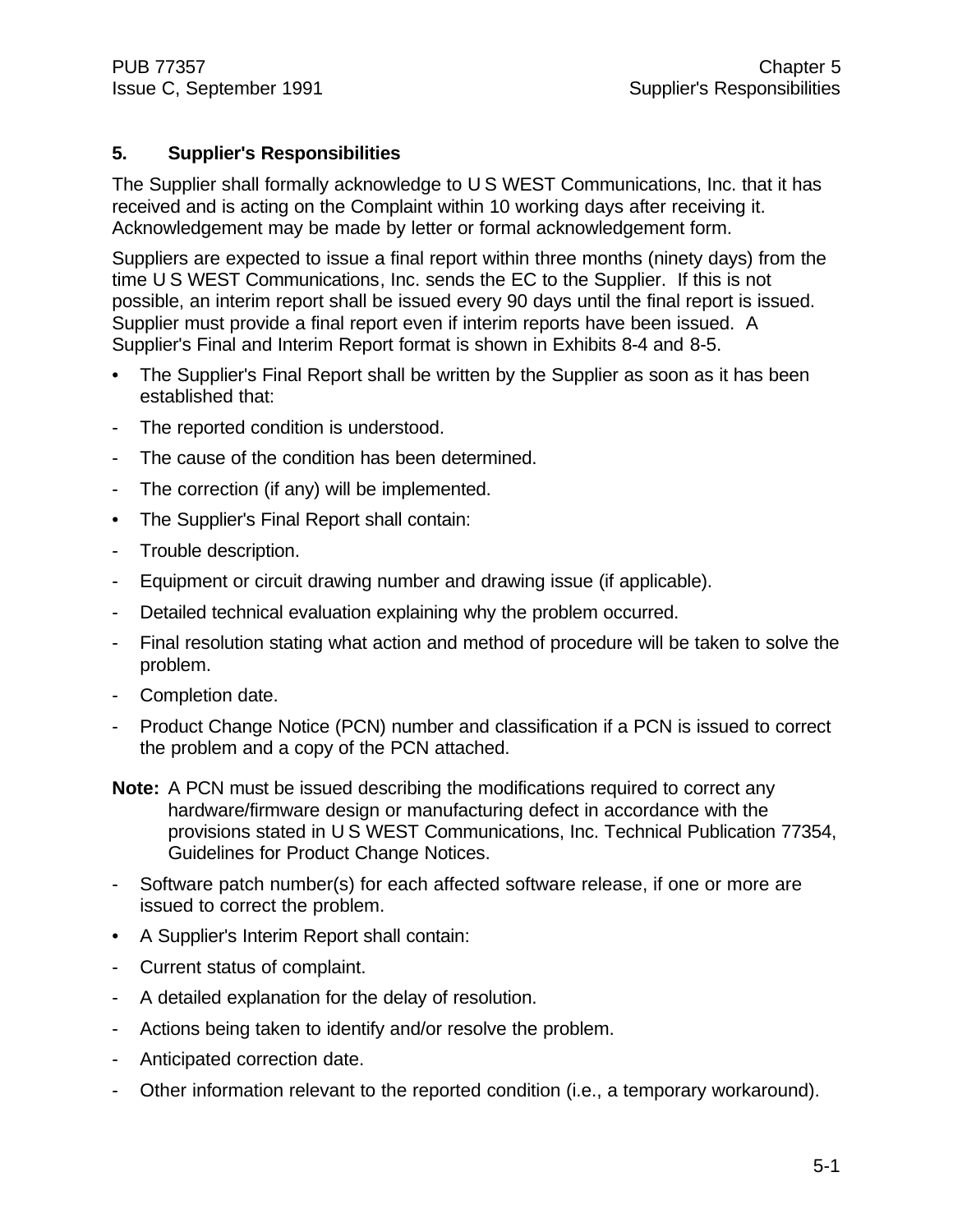#### **5.1 Unsatisfactory Supplier's Response**

Upon receipt of the Supplier's Final Report, the U S WEST Communications, Inc. Area Technical Contact (ATC) will review the Supplier's proposed corrective action. If the proposed solution is not satisfactory, the ATC will reopen the EC. The EC will be reissued to the Supplier with supporting documentation detailing the reason for reissue. Reopened EC's will retain the original complaint number. Time frames for the Supplier's acknowledgement to reopen an EC are the same as addressed in the first paragraph in this chapter. Suppliers are expected to respond and issue a new final report within one month (thirty days) from the time U S WEST Communications, Inc. reopened the EC. Reopened EC returned with an unsatisfactory solution for the second time will be escalated to the appropriate level of management within U S WEST Communications, Inc. and Supplier's organization for resolution.

U S WEST Communications, Inc. reserves the right to reopen an EC at any time when it has been determined that the Supplier's Final Report Solution is unsatisfactory.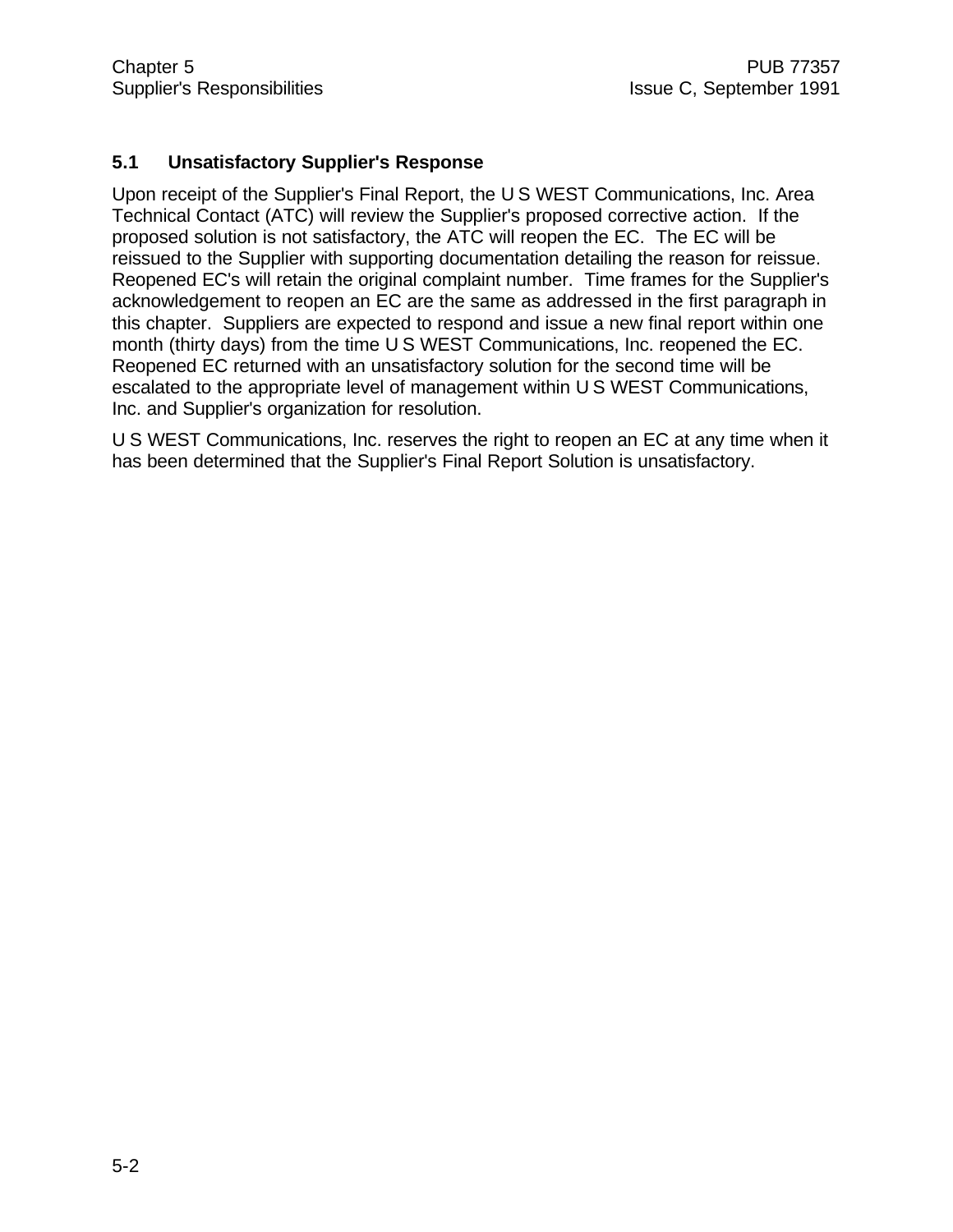| <b>Chapter and Section</b> |  | Page |
|----------------------------|--|------|
| 6.                         |  |      |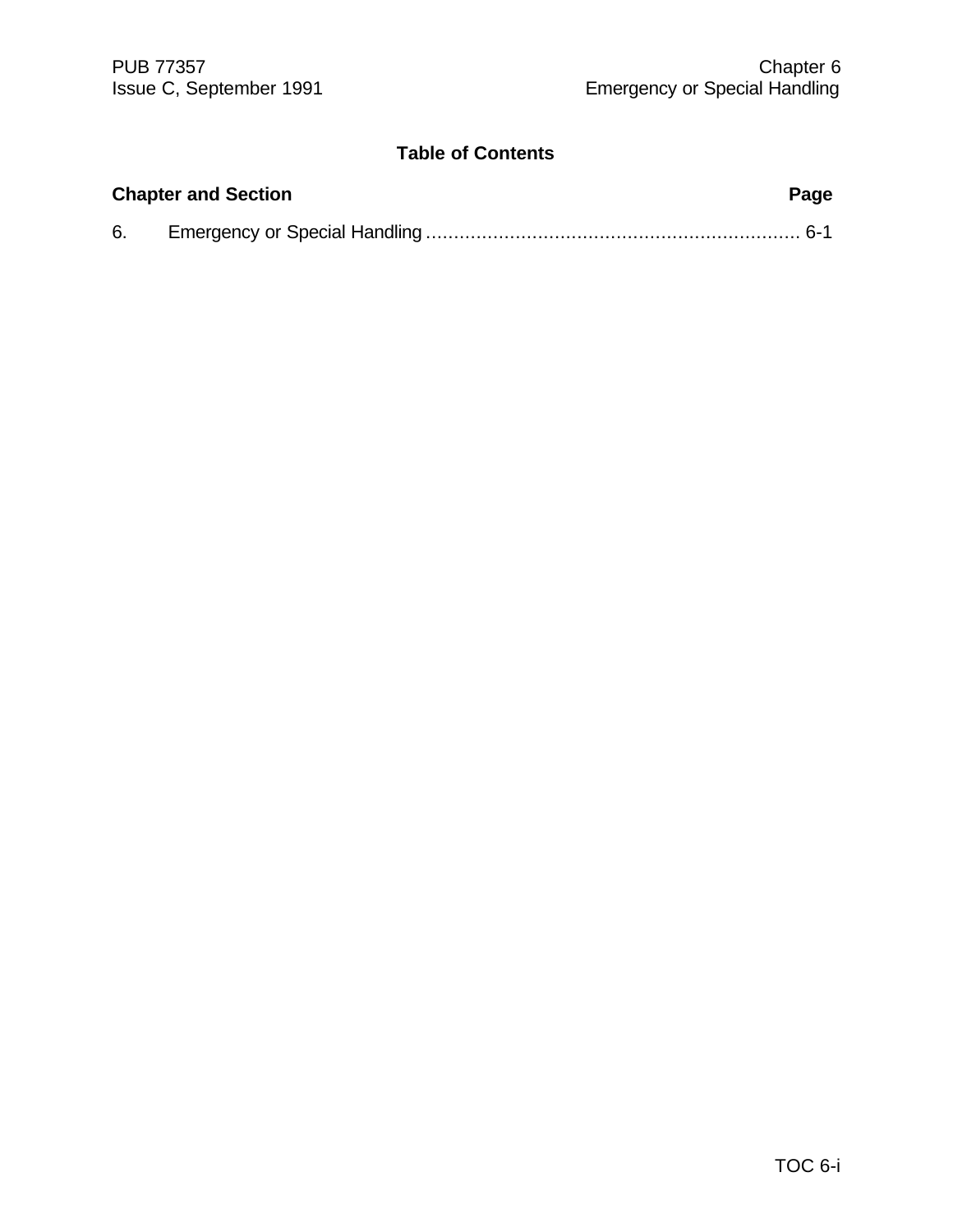#### **6. Emergency or Special Handling**

In certain emergency or special situations, normal EC routines must be bypassed. Emergency situations or conditions requiring special handling occur when a hardware or software defect in a product, or the failure to meet requirements, or the Supplier's specifications results in:

- A service outage
- A severe service impairment
- A fire or safety hazard

These requirements may also be defined in other Supplier's contractual agreements.

To expedite a quick resolution to an emergency situation or a condition requiring special handling, a telephone call or an informal letter may precede the EC. In these special cases, a formal EC will also be issued to the Supplier in a timely manner.

The Supplier shall also stock certain critical items such as memory or power units for emergency use. U S WEST Communications, Inc. and Supplier normally establish a routine so that this equipment can be obtained by a telephone call on short notice (less than 24 hours). This may be followed by a billable order from U S WEST Communications, Inc. to the Supplier, if appropriate. This billable order, in turn, would be followed by a formal EC to obtain compensation if credit is due, or to officially document the problem.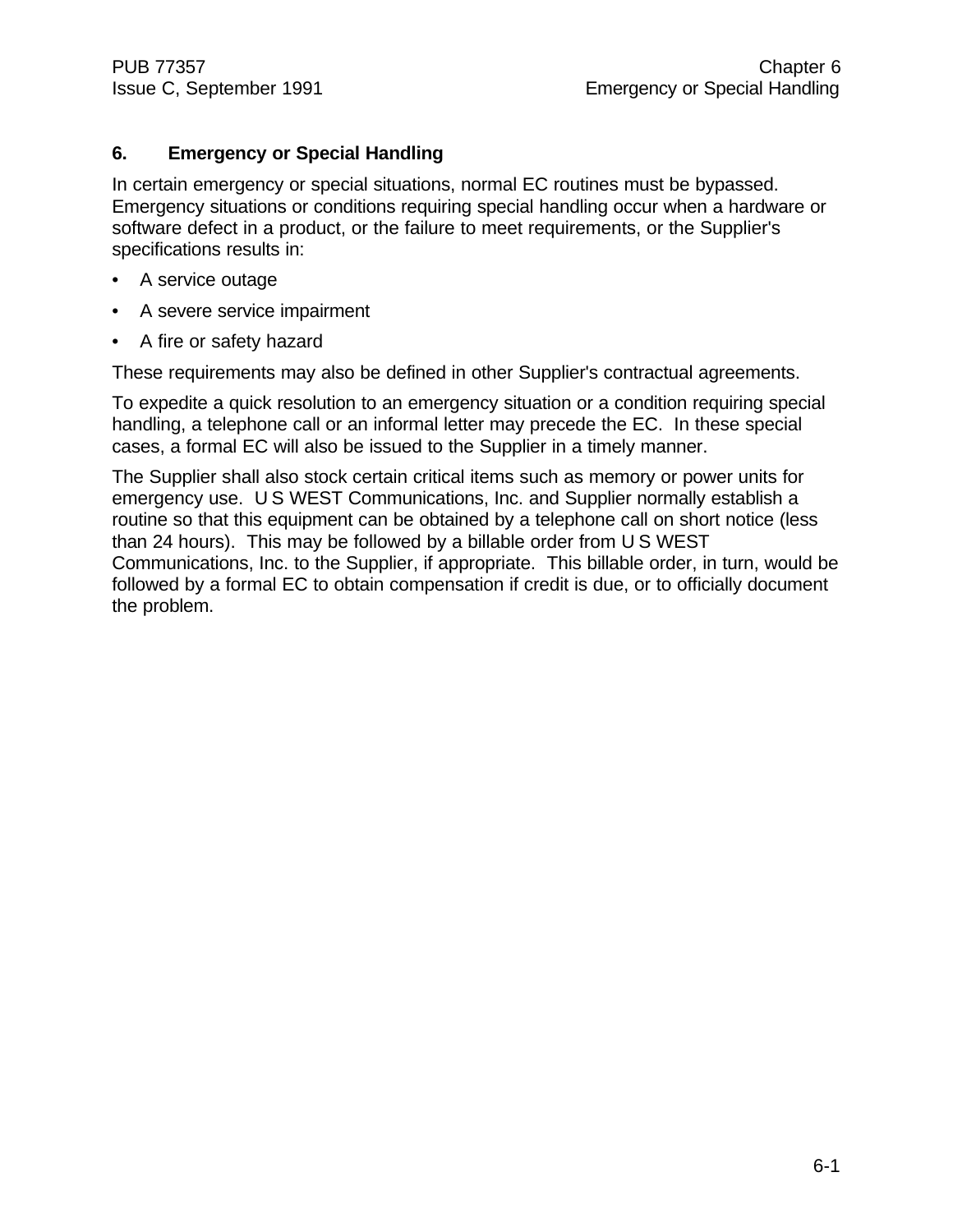| <b>Chapter and Section</b> |  | Page |
|----------------------------|--|------|
|                            |  |      |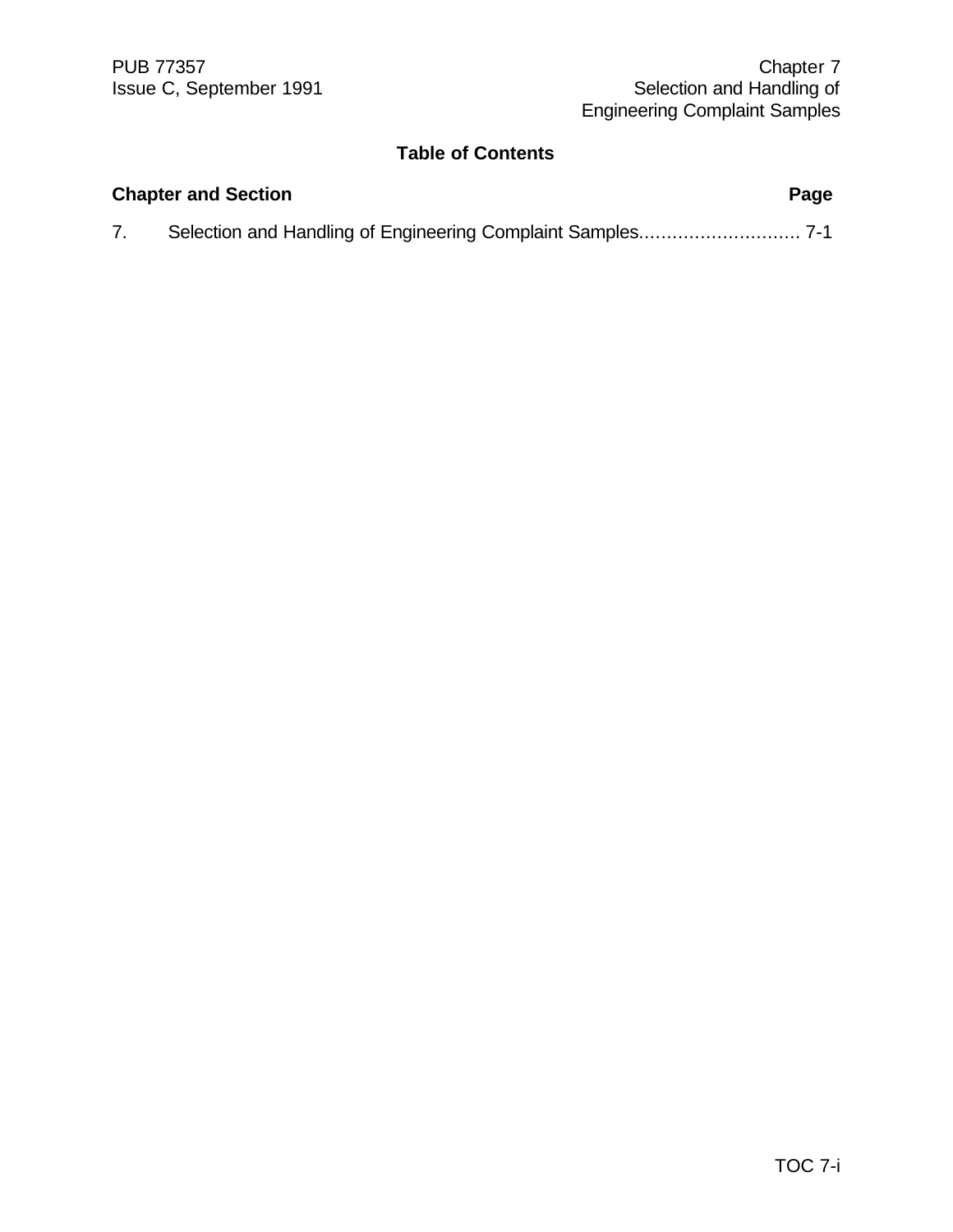### **7. Selection and Handling of Engineering Complaint Samples**

If necessary, samples of the defective products which adequately illustrate the reported condition will be furnished to the Supplier for a thorough investigation. This is especially true if the defective product results in a personal injury or is the cause of a known or suspected fire or safety hazard.

Following is a list of methods and procedures for the handling of samples:

- U S WEST Communications, Inc. will retain the sample until the Supplier provides disposition instructions. The defective product or sample will be suitably tagged or marked by U S WEST Communications, Inc. to identify and associate it with the EC. The identity and integrity of the sample must be maintained by the Supplier.
- Before shipping, U S WEST Communications, Inc. will carefully package the defective product to prevent damage or destruction of valuable evidence during transit. Storage and shipment will comply with commonly accepted safety practices. Appropriate precautions should be taken to avoid ElectroStatic Discharge (ESD) damage.
- Samples furnished to the Supplier will be sent by registered mail or some equal means to ensure positive receipt of the material.
- Samples submitted to the Supplier may or may not be returnable. This decision will be negotiated between the Supplier and U S WEST Communications, Inc. ATC.
- If samples are essential to complete an investigation and none are available, the EC will be closed. U S WEST Communications, Inc. may initiate a new Complaint when it obtains samples to support its complaint assertion.
- The Supplier will send a notice of disposition to U S WEST Communications, Inc. stating how long samples will be held and if they are returnable.
- If the sample is under warranty and is not replaced, repaired and returned, the Supplier will give U S WEST Communications, Inc. a credit (refund) for the sample.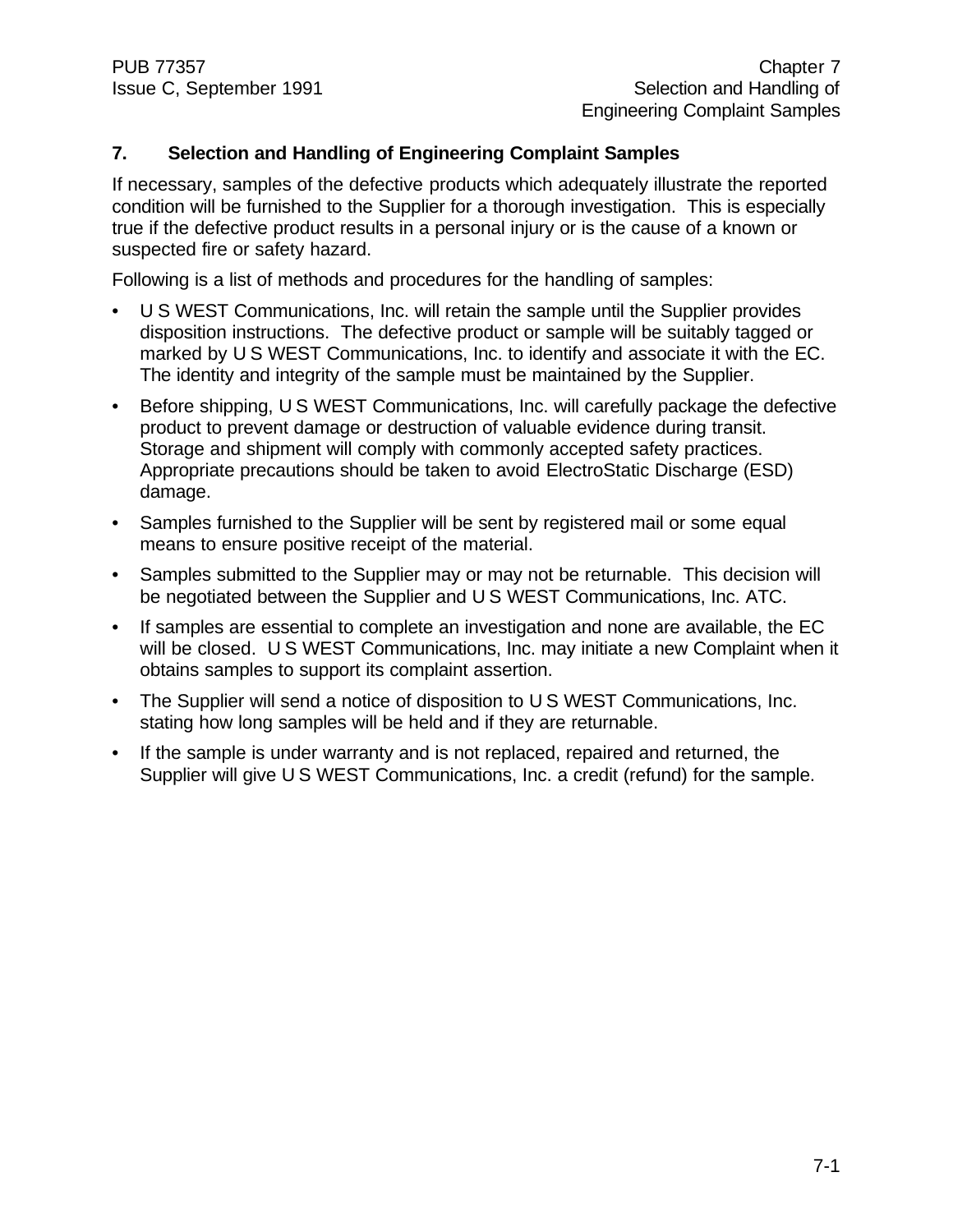|                 | <b>Chapter and Section</b>                                      | Page |
|-----------------|-----------------------------------------------------------------|------|
| 8.              |                                                                 |      |
| <b>Exhibits</b> |                                                                 |      |
|                 |                                                                 |      |
| $8-2$           |                                                                 |      |
| $8 - 3$         |                                                                 |      |
| $8 - 4$         | Engineering Complaint (Supplier's) Final Response Format8-7     |      |
| $8-5$           | Engineering Complaint (Supplier's) Interim Response Format  8-8 |      |
| 8-6             |                                                                 |      |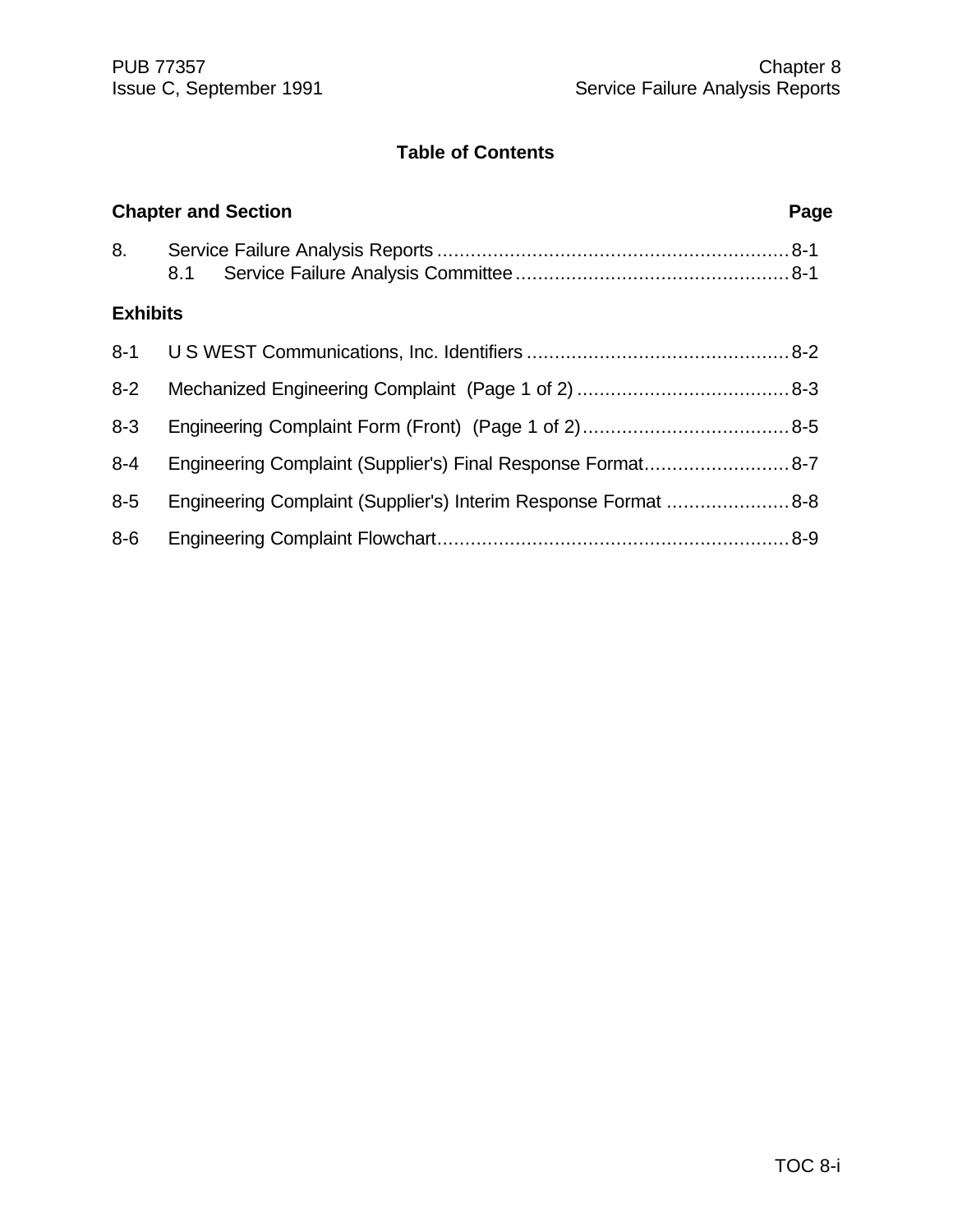#### **8. Service Failure Analysis Reports**

An SFAR is used by U S WEST Communications, Inc. to report switching network element (switching system) service failures. A detailed description of SFAR administration is in SR-TSY-000963, *Network Switching Element Outage Performance Monitoring Procedures.*

The SFAR replaces the Operational Trouble Report (OTR) described in TR-EOP-000230, *Guidelines for Engineering Complaints and Operational Trouble Reports*. OTRs were intended to be used for three different purposes:

- • Reporting abnormal conditions for which there was no satisfactory explanation
- • Reporting total outages of two minutes or greater duration
- • Advising the supplier of any unusual condition

SFARs will cover only the situation of system outages. It has been U S WEST Communications, Inc. experience that for the past several years OTRs were being used only to report total outages of two minutes or more. Cases of abnormal or unusual conditions are better covered by normal trouble reporting procedures or by following

the EC procedures described in this document.

The SFAR is used to document:

- The facts and circumstances involved in the outage
- The duration and effect on service of the outage
- The cause and statement of the Service Failure Analysis Committee (SFAC) consensus regarding the most appropriate major failure cause classification for the outage
- Corrective and preventive actions and the timetable to be taken by any and all parties in response to the outage
- Any SFAC recommendations that might prevent future outage occurrences and/or reduce the impact and duration of future occurrences.
- The SFAR is normally distributed to all members of the SFAC within U S WEST Communications, Inc. U S WEST Communications, Inc. has the option to distribute the SFAR to Bellcore and the supplier's technical support organization. Issuance and resolution of the SFAR are handled individually by U S WEST Communications, Inc. and the supplier.

#### **8.1 Service Failure Analysis Committee**

An SFAC, in which the supplier's field technical support organization may be asked to participate, may be convened to analyze an outage event. The SFAC is responsible for analyzing the event, making a final determination of outage cause(s) and effect(s), and recommending follow-up action to resolve existing problems and avoid future failures. SFARs will normally be generated by, or at least completed by, the SFAC.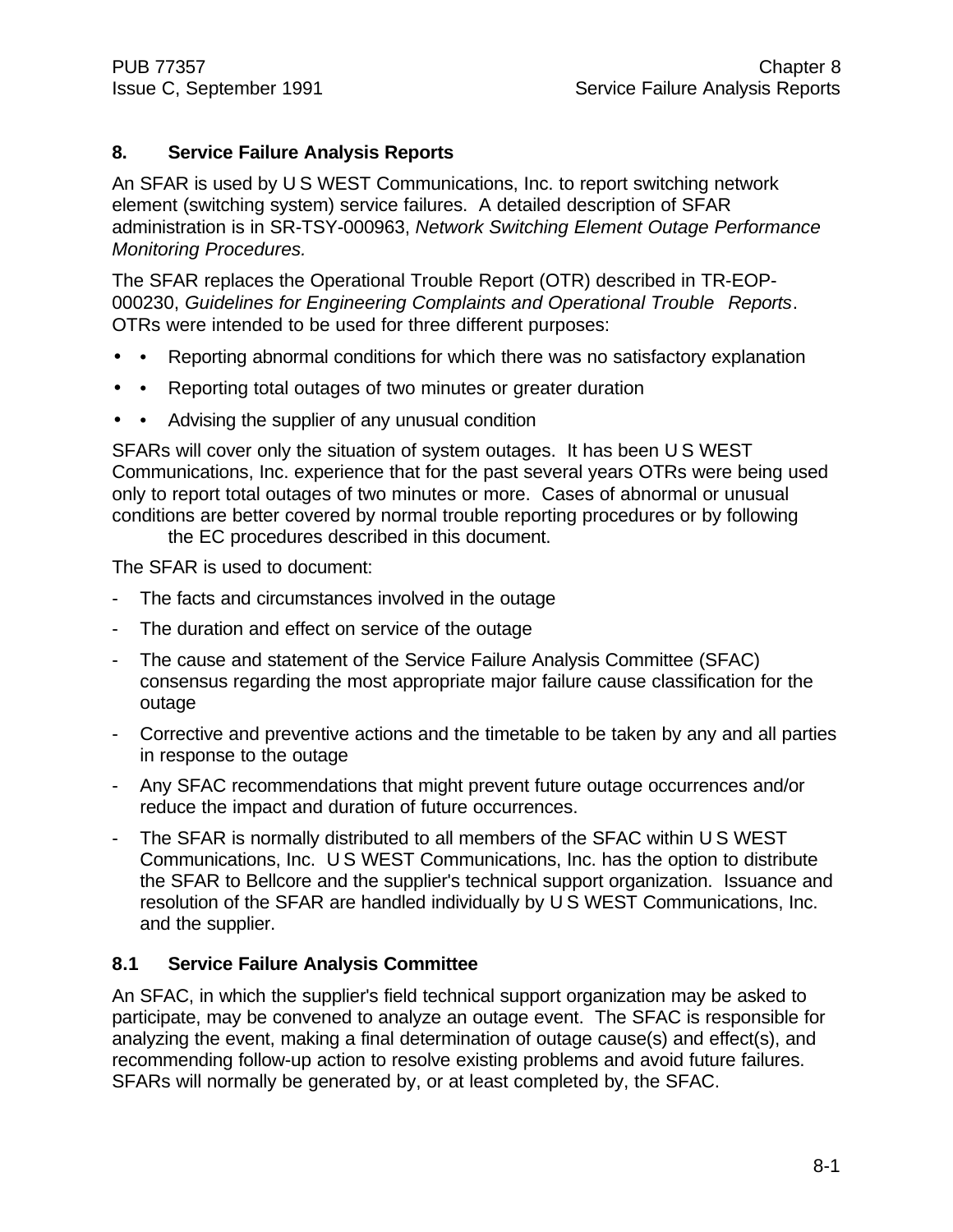Note that SFAC recommendations may also warrant the generation of an EC.

U S WEST COMMUNICATIONS, INC. ENGINEERING COMPLAINT NUMBER PLAN

| Code       | <b>State</b>                                                                                          |
|------------|-------------------------------------------------------------------------------------------------------|
| <b>UAZ</b> | Arizona                                                                                               |
| <b>UCO</b> | Colorado                                                                                              |
| UIA        | Iowa                                                                                                  |
| UID        | Idaho                                                                                                 |
| <b>UMN</b> | Minnesota                                                                                             |
| <b>UMT</b> | Montana                                                                                               |
| <b>UND</b> | North Dakota                                                                                          |
| <b>UNE</b> | Nebraska                                                                                              |
| <b>UNM</b> | New Mexico                                                                                            |
| <b>UOR</b> | Oregon                                                                                                |
| <b>USD</b> | South Dakota                                                                                          |
| UUT        | Utah                                                                                                  |
| <b>UWA</b> | Washington                                                                                            |
| <b>UWY</b> | Wyoming                                                                                               |
| <b>USW</b> | U S WEST Communications,<br>Inc. (Region Wide) Assigned<br>only by a Regional Staff<br>representative |

**Exhibit 8-1** U S WEST Communications, Inc. Identifiers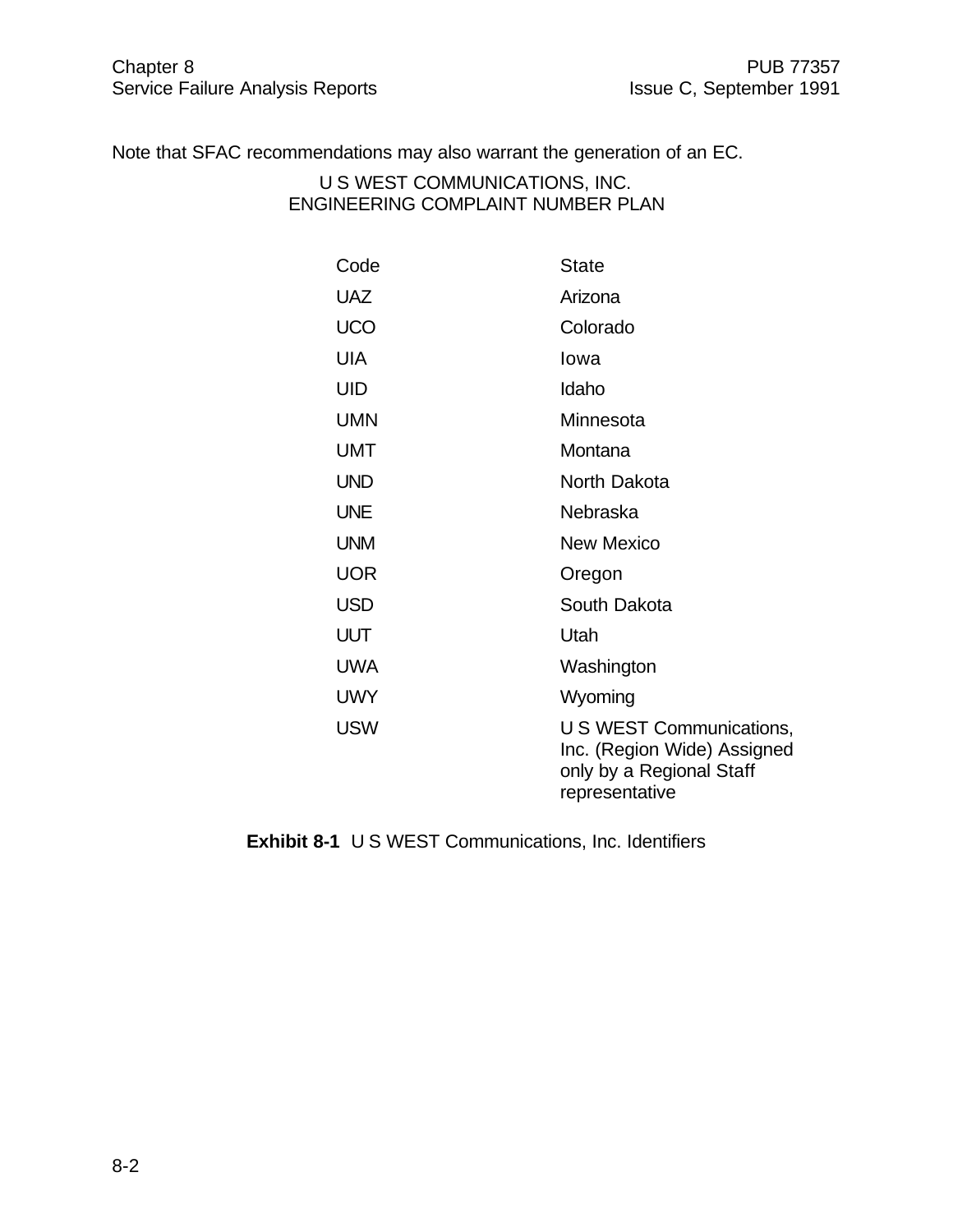U S WEST Communications 10/11/1989

From: U S WEST Communications Engineering Complaint Administrator 1801 California St., Room 640 Denver, Colorado 80202

To: Telephone Supplier 1234 Ringer St. Bell Town, USA ATTN: Customer Service

Subject: U S WEST Communications Engineering Complaint USW89000

Engineering Complaint USW89000 addresses a problem related to the following product:

System: Multi-Discumbobulator Product Name: BELL000 - Thimtic Pins Quantity of Units: 10

This product is located in the Bell Town Main Site in USA. The Base drawing number for this location is 0H00 and the COMMON LANGUAGE® Location Identifier is BLTMAUSA911.

The following is a description of the problem covered by Engineering Complaint USW89000.

Trouble Description: The Bell000 - Thimtic pins, which secure the side panels on the multi-discumbobulator, have all loosened causing a potential safety hazard to personnel maintaining this unit. This condition is also creating customer service outages resulting in numerous complaints.

We have the following comments and recommendations concerning Engineering Complaint USW89000: This product design does not conform to the product specifications as defined in the Multi-Discumbobulator Requirements documentation (BX-00000-1). Due to the serious nature of this condition, immediate attention is imperative.

RESTRICTED - LIMITED DISTRIBUTION - U S WEST Communications and Telephone Supplier ONLY

**Exhibit 8-2** Mechanized Engineering Complaint (Page 1 of 2)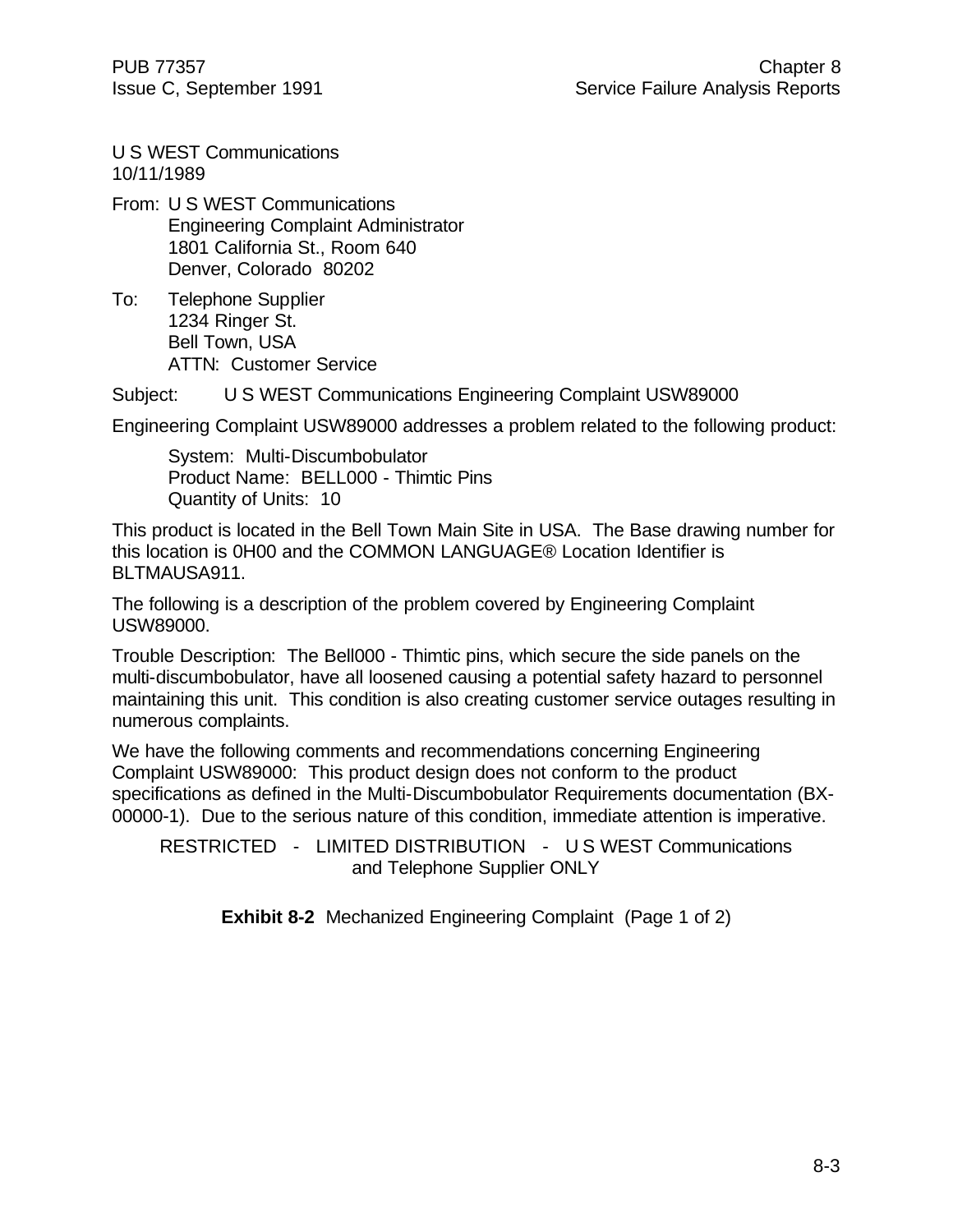® COMMON LANGUAGE is a Registered Trademark of Bell Communications Research, Inc.

Your acknowledgement of Engineering Complaint USW89000 is expected on or before 10/29/1989. Your Final Report is expected on or before 01/09/1990 and should include the following information:

- Cause of the reported condition
- A technical evaluation of the problem and
- The detailed solution including dates and timetables.

An interim status report must be submitted if a Final Report is not anticipated before 01/09/1990.

Your solution to Engineering Complaint USW89000 must encompass the entire 14 states of U S WEST Communications.

U S WEST Communications Technical Publication PUB 77357, 'Guidelines for Engineering Complaints', provides instructions to suppliers regarding the Engineering Complaint Process. Ordering information can be obtained from the U S WEST Communications, Inc. Information Release Management organization by calling (303) 298-0117.

Any request for detailed information relating to Engineering Complaint USW89000, including the availability of sample material, should be directed to the Technical Contact Buzz Ringer at (800) 888-8000.

All written correspondence including Acknowledgements, Status Reports and Final Reports should be directed to:

Regional Engineering Complaint Coordinator (Name) Manager ME/QA Staff 1801 California St., Room 640 Denver, CO 80202 (303) 896-1294

Regional Engineering Complaint Coordinator (Name)

Manager ME/QA Staff

RESTRICTED - LIMITED DISTRIBUTION - U S WEST Communications and Telephone Supplier ONLY

**Exhibit 8-2** Mechanized Engineering Complaint (Page 2 of 2)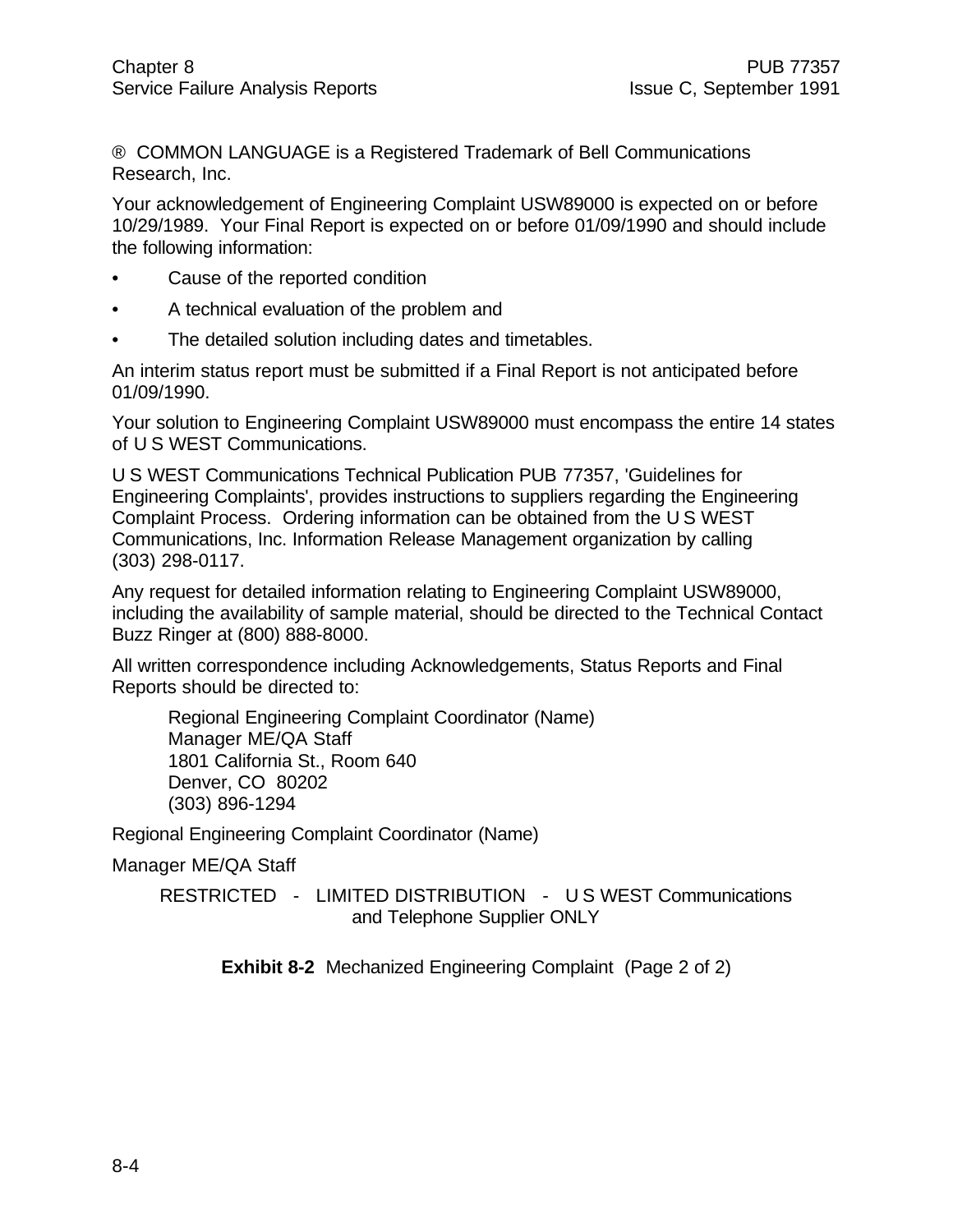| MMUNICATIONS (Q)                                                                                                                                                      |                                                                                                                                                                                     | <b>Engineering Complaint</b>                       |                                                        | RG 01-0009 (6-84)                                                                                 |                    |                              |
|-----------------------------------------------------------------------------------------------------------------------------------------------------------------------|-------------------------------------------------------------------------------------------------------------------------------------------------------------------------------------|----------------------------------------------------|--------------------------------------------------------|---------------------------------------------------------------------------------------------------|--------------------|------------------------------|
|                                                                                                                                                                       |                                                                                                                                                                                     | <b>EC Number</b><br>Supplier Code                  |                                                        |                                                                                                   |                    |                              |
| <b>TYPE OR PRINT LEGIBLY</b>                                                                                                                                          |                                                                                                                                                                                     |                                                    |                                                        |                                                                                                   |                    |                              |
| Originator                                                                                                                                                            |                                                                                                                                                                                     |                                                    |                                                        |                                                                                                   |                    |                              |
| 1. Product Identity (Show Name And Identifying Number, i.e., Ckt, Eqpt, SOftware With Issue, Figure, Option, Group Or List Numbers And Date Code:<br>(As Appropriate) |                                                                                                                                                                                     |                                                    |                                                        |                                                                                                   |                    |                              |
| Does EC Report Describe A<br>Suspected Fire Or Safety Hazard?<br>No                                                                                                   | 3. System Identification:                                                                                                                                                           |                                                    | 4. Where Was Product When It Failed? (C.O. Name, Etc.) |                                                                                                   |                    |                              |
| 5. Specify Supplier:                                                                                                                                                  |                                                                                                                                                                                     | 6a. How Many Defectve<br>Units Does This EC Cover? |                                                        | <b>D</b> New<br>6b. How Many Similar Units Are In<br>Service At Same Location?<br>$\Box$ Repaired |                    | <b>O</b> Reused<br>O<br>Date |
|                                                                                                                                                                       |                                                                                                                                                                                     |                                                    |                                                        |                                                                                                   |                    |                              |
| 9. Was Condition Corrected Locally? (Sketches, Marked Drawings, Etc.)                                                                                                 |                                                                                                                                                                                     |                                                    | Yes                                                    | No (If Yes, Describe Briefly)                                                                     |                    | Additional Material Attache  |
|                                                                                                                                                                       |                                                                                                                                                                                     |                                                    |                                                        |                                                                                                   |                    | Additional Material Attacher |
| 10. Problem Originally Reported By:                                                                                                                                   |                                                                                                                                                                                     | 11a. Reviewed And Approved By:                     |                                                        |                                                                                                   | 11b. Telephone No. | 11c. Date:                   |
| <b>Originating Organization Staff</b>                                                                                                                                 |                                                                                                                                                                                     |                                                    |                                                        |                                                                                                   |                    |                              |
| 12. Has The Above Information Been Verified As Completely Accurate?                                                                                                   |                                                                                                                                                                                     |                                                    | 15. Comments Or Recommendations:                       |                                                                                                   |                    |                              |
| $\Box$ Yes<br>$\Box$ No<br>13. Has This Problem Previously Been Reported and Corrected in Area?                                                                       |                                                                                                                                                                                     |                                                    |                                                        |                                                                                                   |                    |                              |
| $\Box$ Yes<br>$\Box$ No<br>Was Unable to Determine                                                                                                                    |                                                                                                                                                                                     |                                                    |                                                        |                                                                                                   |                    |                              |
| 14a. Do Other Locations In Your Area Appear To Have Same Problem?<br>$\Box$ Yes<br>$\Box$ No<br>Was Unable to Determine                                               |                                                                                                                                                                                     |                                                    |                                                        |                                                                                                   |                    |                              |
| 14b. If Yes, List Locations And Quatity Defective At Each Location.                                                                                                   |                                                                                                                                                                                     |                                                    |                                                        |                                                                                                   |                    | Additional Material Attached |
|                                                                                                                                                                       |                                                                                                                                                                                     | Additional Material Attached                       | 16a. Reviewed And Approved By:                         |                                                                                                   |                    | 16b. Date:                   |
| <b>Line Engineering</b>                                                                                                                                               |                                                                                                                                                                                     |                                                    |                                                        |                                                                                                   |                    |                              |
| 17. Operating Co. Order No.                                                                                                                                           | 26. Comments or Reconmmendations (If Possible, Describe Seriousness Of<br>18. Supplier Order No.<br>Problem; e.g., Causes Widespread Customer Reaction, Loss Of Revenue<br>$Etc.$ ) |                                                    |                                                        |                                                                                                   |                    |                              |
| 19. Total Number Furnished:                                                                                                                                           |                                                                                                                                                                                     | 20. How Long In Service?                           |                                                        |                                                                                                   |                    |                              |
| 21a. Do Other Locations In Your Area Appear To Have Same Problem?<br><b>□</b> Yes □ No<br>Was Unable to Determine                                                     |                                                                                                                                                                                     |                                                    |                                                        |                                                                                                   |                    |                              |
| 21b. If Yes, List Locations And Quantity Defective At Each Location.                                                                                                  |                                                                                                                                                                                     |                                                    |                                                        |                                                                                                   |                    |                              |
| 22. Action Desired?                                                                                                                                                   | Date:                                                                                                                                                                               | Additional Material Attached                       |                                                        |                                                                                                   |                    |                              |
| $\Box$ Repair<br>$\Box$ Credit                                                                                                                                        |                                                                                                                                                                                     |                                                    |                                                        |                                                                                                   |                    |                              |
| 23. Samples?<br>О<br>Not Available<br>Being Held By                                                                                                                   | At:                                                                                                                                                                                 |                                                    |                                                        |                                                                                                   |                    |                              |
| 24. Desired Disposition Of Samples:<br>$\Box$ Junk<br>Repair & Return<br>ш                                                                                            | EC No.                                                                                                                                                                              | 25. This Appears To Be Similar To                  |                                                        |                                                                                                   |                    | Additional Material Attached |
| 27. Area Technical Contact:                                                                                                                                           | Tel. No.                                                                                                                                                                            |                                                    | 28. Approved By: (Name & Title)                        |                                                                                                   |                    | Date:                        |
| <b>Regional Point Of Contact</b>                                                                                                                                      |                                                                                                                                                                                     |                                                    |                                                        |                                                                                                   |                    |                              |
| 29. Data Entry Contact:                                                                                                                                               | Tel. No.                                                                                                                                                                            |                                                    | 30. Contracting Contact:                               |                                                                                                   | Tel. No.           | Date:                        |

**Exhibit 8-3** Engineering Complaint Form (Front) (Page 1 of 2)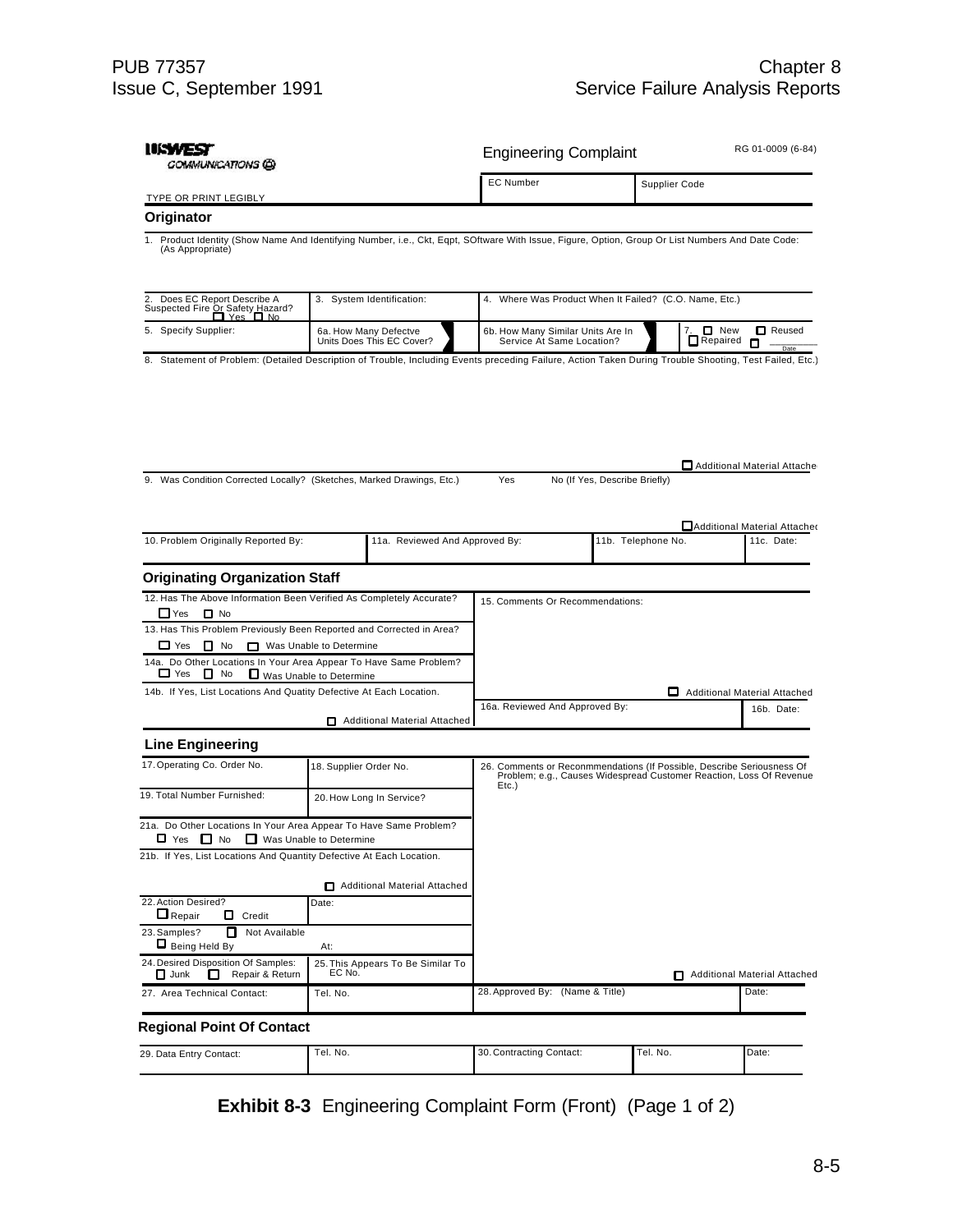#### Instructions For Completing Engineering Complaine (Type Or Print Legibly)

The Following Instructions For Completing The "ORIGINATOR" Portion Of The Engineering Complaint IEC) Form On The Reverse Side Cov<br>Only Those Items Which Are Felt May Need Further Explanation. 010-700-010 Contains The Compl In The Line Engineering Organization Regional Contact Information Will Be Provided By Business Resources

1. This EC Should Cover Only One Type Of Defective Product Although Any Number Of Items Of The Same Type May Be Included In The Complaint. The Complete Correct Name (Or Approved Abbreviation) And Product Number Should Be Supplied.

Loose Component Parts Such As Capacitors, Resistors, Etc, Not Used As A Part Of Any Specific Apparatus Should Also Be Listed. C( The Date Code Just As It Is Stamped On Item

- 2. Check The Appropriate Box Whether Or Not EC Is Reporting A Suspected Fire Or Safety Hazard Condition (If A Possible Hazard Is Bei Reported, Notify Supervisor Immediately Corrective Steps Should Be Taken To Prevent Accidents Or Disruption Of Service )
- 3. Enter The System Which Broadly Categorizes Where The Product Under Complaint Was Being Used When It Failed e g Announceme Systems, Crossbar No. 5, T-Carrier, 806 Power Plant
- 4. Give The Name And Address Of Central Office Or Other Location Where The Defect Occurred
- 5. Full Name Of Supplier, Manufacturer, Contractor Or Whomever The Complaint Is Against.
- 6a. Enter Here Only The Number Of Units That Are Defective
- 6b. Show Here The Number Of Similar Units That Are In Service At The Location Where The Defect Occurred
- 7. In This Space Enter A Concise, Accurate And Complete Description Of The Difficulty Attempt To Anticipate All The Questions That May<br>Asked By Anyone Reviewing The Complaint Accuracy And Completeness Are More Important Th May Be Continued On Additional Pages Additional Pages Or Attachments Should Be Stapled To This Form

Include Description Of Any Possible Hazardous Or Service Reaction Events Preceding Failure, Actions Taken During Troubleshooting, Complete Description Of Failed Tests, Or Anything Else That May Help The Investigator Understand And Resolve The Problem Attach Explanatory Sketches Drawings Or Photographs If They Are Available

–Furnish Complete Nameplate Data

–For Storage Batteries, Furnish Service History Of Individual Cell Voltage And Specific Gravity Readings For Entire String

–For Product That Contains Serial Number, Include That Number

–For Cable, Furnish Reel And Requisition Number Where Field Repairs Have Been Made, Furnish A Breakdown Of All Cost- Incurred<br>The Repair Operation

– For Electron Tubes, Show Circuit Application; Give A Reasonable Estimate Of Service Life And Show Serial Number If There Is One.<br>There Is No Serial Number, List Them Numerically And Tag Each Tube With Corresponding Numbe

- 8. Condition Was Corrected Locally, Briefly Describe The Technique Used Attach Explanatory Sketches, Marked Drawings Or Photograp<br>They Are Available
- 9. This Entry Should Contain The Name Of The Individual Who Actually Discovered The Problem Being Reported
- 10. The Form Should Be Reviewed And Approved In Accordance With Established Operating Company Procedures

#### **NOTE:**

Instructions For Completing The Staff And Engineering Portion Of This Form Can Be Found In 010-700-010

**Exhibit 8-3** Engineering Complaint Form (Back) (Page 2 of 2)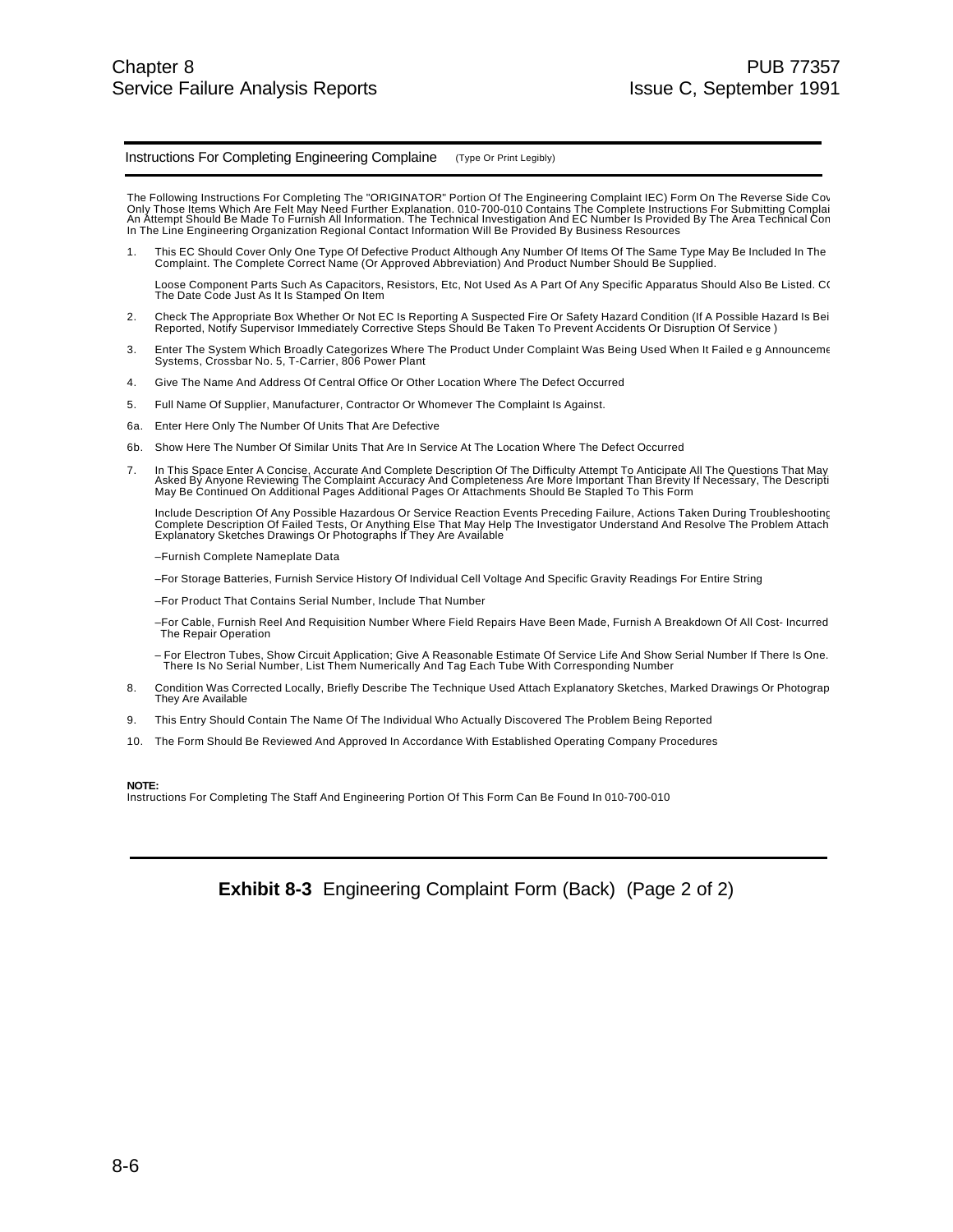# **Engineering Complaint** Final Response Format

| Supplier                          | Date   | <b>Engineering Complaint Number</b> |
|-----------------------------------|--------|-------------------------------------|
|                                   | System |                                     |
| Reported Product or Service       |        |                                     |
| $\square$ Final<br>This Report is |        |                                     |

 $\mathcal{L}_\mathcal{L} = \{ \mathcal{L}_\mathcal{L} = \{ \mathcal{L}_\mathcal{L} = \{ \mathcal{L}_\mathcal{L} = \{ \mathcal{L}_\mathcal{L} = \{ \mathcal{L}_\mathcal{L} = \{ \mathcal{L}_\mathcal{L} = \{ \mathcal{L}_\mathcal{L} = \{ \mathcal{L}_\mathcal{L} = \{ \mathcal{L}_\mathcal{L} = \{ \mathcal{L}_\mathcal{L} = \{ \mathcal{L}_\mathcal{L} = \{ \mathcal{L}_\mathcal{L} = \{ \mathcal{L}_\mathcal{L} = \{ \mathcal{L}_\mathcal{$ 

 $\mathcal{L}_\mathcal{L} = \{ \mathcal{L}_\mathcal{L} = \{ \mathcal{L}_\mathcal{L} = \{ \mathcal{L}_\mathcal{L} = \{ \mathcal{L}_\mathcal{L} = \{ \mathcal{L}_\mathcal{L} = \{ \mathcal{L}_\mathcal{L} = \{ \mathcal{L}_\mathcal{L} = \{ \mathcal{L}_\mathcal{L} = \{ \mathcal{L}_\mathcal{L} = \{ \mathcal{L}_\mathcal{L} = \{ \mathcal{L}_\mathcal{L} = \{ \mathcal{L}_\mathcal{L} = \{ \mathcal{L}_\mathcal{L} = \{ \mathcal{L}_\mathcal{$ 

 $\mathcal{L}_\mathcal{L} = \{ \mathcal{L}_\mathcal{L} = \{ \mathcal{L}_\mathcal{L} = \{ \mathcal{L}_\mathcal{L} = \{ \mathcal{L}_\mathcal{L} = \{ \mathcal{L}_\mathcal{L} = \{ \mathcal{L}_\mathcal{L} = \{ \mathcal{L}_\mathcal{L} = \{ \mathcal{L}_\mathcal{L} = \{ \mathcal{L}_\mathcal{L} = \{ \mathcal{L}_\mathcal{L} = \{ \mathcal{L}_\mathcal{L} = \{ \mathcal{L}_\mathcal{L} = \{ \mathcal{L}_\mathcal{L} = \{ \mathcal{L}_\mathcal{$ 

Trouble Condition

Details of Investigation

Final Resolution

**Exhibit 8-4** Engineering Complaint (Supplier's) Final Response Format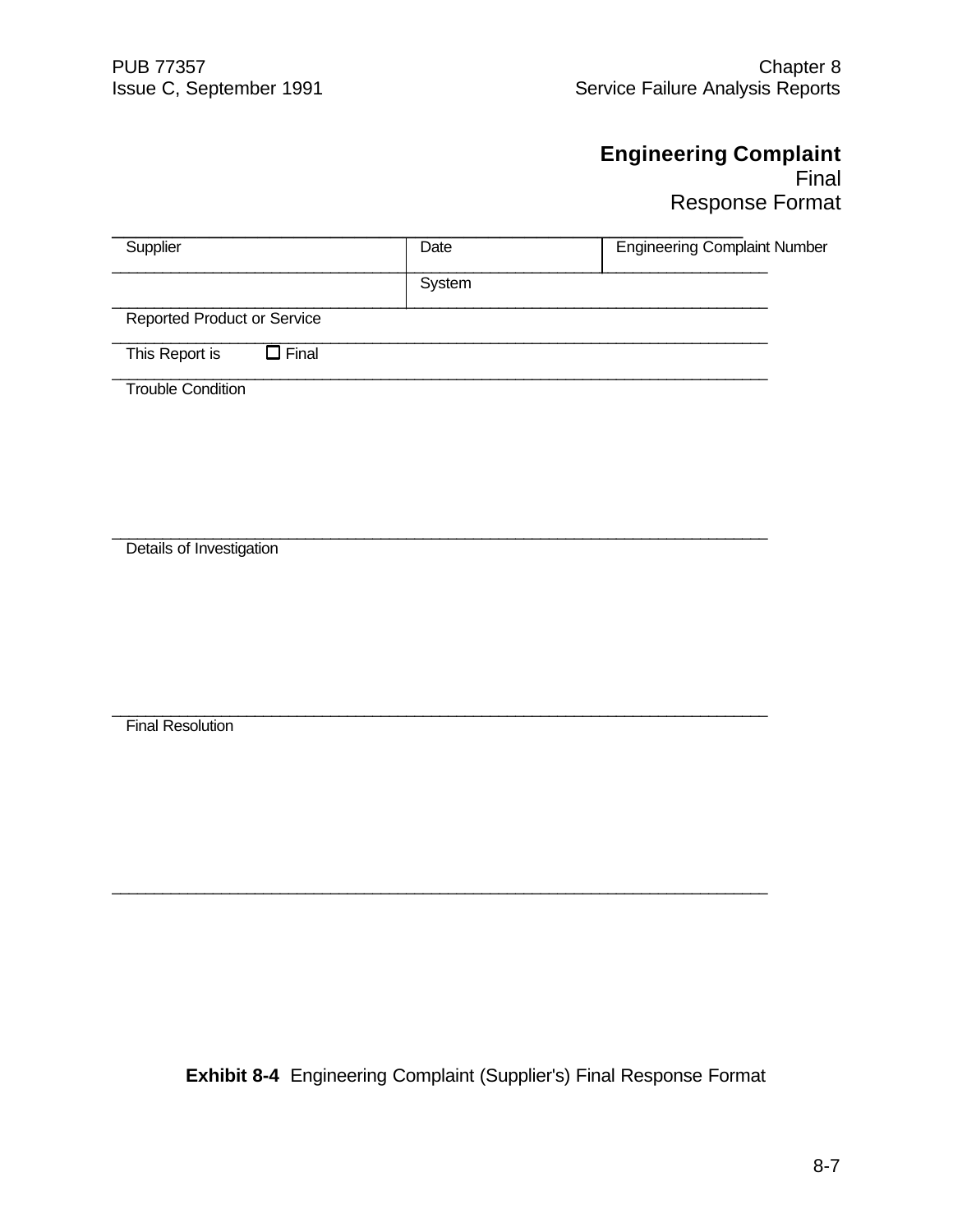# **Engineering Complaint**

Interim Response Format

| Supplier                           |                | Date   | <b>Engineering Complaint Number</b> |
|------------------------------------|----------------|--------|-------------------------------------|
|                                    |                | System |                                     |
| <b>Reported Product or Service</b> |                |        |                                     |
| This Report is                     | $\Box$ Interim |        |                                     |
| <b>Current Status</b>              |                |        |                                     |

 $\mathcal{L}_\mathcal{L} = \{ \mathcal{L}_\mathcal{L} = \{ \mathcal{L}_\mathcal{L} = \{ \mathcal{L}_\mathcal{L} = \{ \mathcal{L}_\mathcal{L} = \{ \mathcal{L}_\mathcal{L} = \{ \mathcal{L}_\mathcal{L} = \{ \mathcal{L}_\mathcal{L} = \{ \mathcal{L}_\mathcal{L} = \{ \mathcal{L}_\mathcal{L} = \{ \mathcal{L}_\mathcal{L} = \{ \mathcal{L}_\mathcal{L} = \{ \mathcal{L}_\mathcal{L} = \{ \mathcal{L}_\mathcal{L} = \{ \mathcal{L}_\mathcal{$ 

 $\mathcal{L}_\mathcal{L} = \{ \mathcal{L}_\mathcal{L} = \{ \mathcal{L}_\mathcal{L} = \{ \mathcal{L}_\mathcal{L} = \{ \mathcal{L}_\mathcal{L} = \{ \mathcal{L}_\mathcal{L} = \{ \mathcal{L}_\mathcal{L} = \{ \mathcal{L}_\mathcal{L} = \{ \mathcal{L}_\mathcal{L} = \{ \mathcal{L}_\mathcal{L} = \{ \mathcal{L}_\mathcal{L} = \{ \mathcal{L}_\mathcal{L} = \{ \mathcal{L}_\mathcal{L} = \{ \mathcal{L}_\mathcal{L} = \{ \mathcal{L}_\mathcal{$ 

 $\mathcal{L}_\mathcal{L} = \{ \mathcal{L}_\mathcal{L} = \{ \mathcal{L}_\mathcal{L} = \{ \mathcal{L}_\mathcal{L} = \{ \mathcal{L}_\mathcal{L} = \{ \mathcal{L}_\mathcal{L} = \{ \mathcal{L}_\mathcal{L} = \{ \mathcal{L}_\mathcal{L} = \{ \mathcal{L}_\mathcal{L} = \{ \mathcal{L}_\mathcal{L} = \{ \mathcal{L}_\mathcal{L} = \{ \mathcal{L}_\mathcal{L} = \{ \mathcal{L}_\mathcal{L} = \{ \mathcal{L}_\mathcal{L} = \{ \mathcal{L}_\mathcal{$ Reason for Delay

Plan of Action

**Exhibit 8-5** Engineering Complaint (Supplier's) Interim Response Format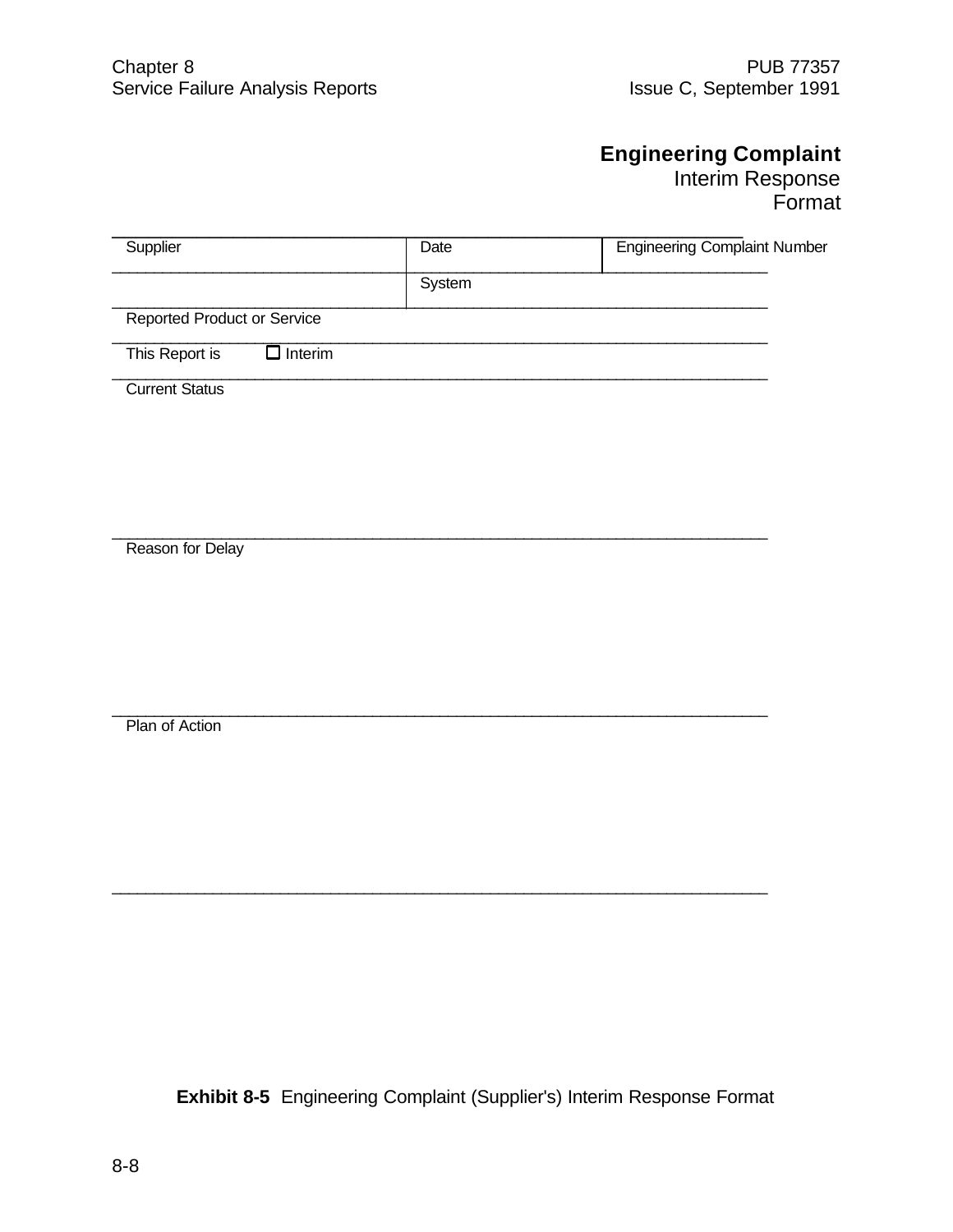#### U S WEST COMMUNICATIONS, INC. ENGINEERING COMPLAINT FLOWCHART NETWORK TELECOMMUNICATIONS EQUIPMENT



**Exhibit 8-6** Engineering Complaint Flowchart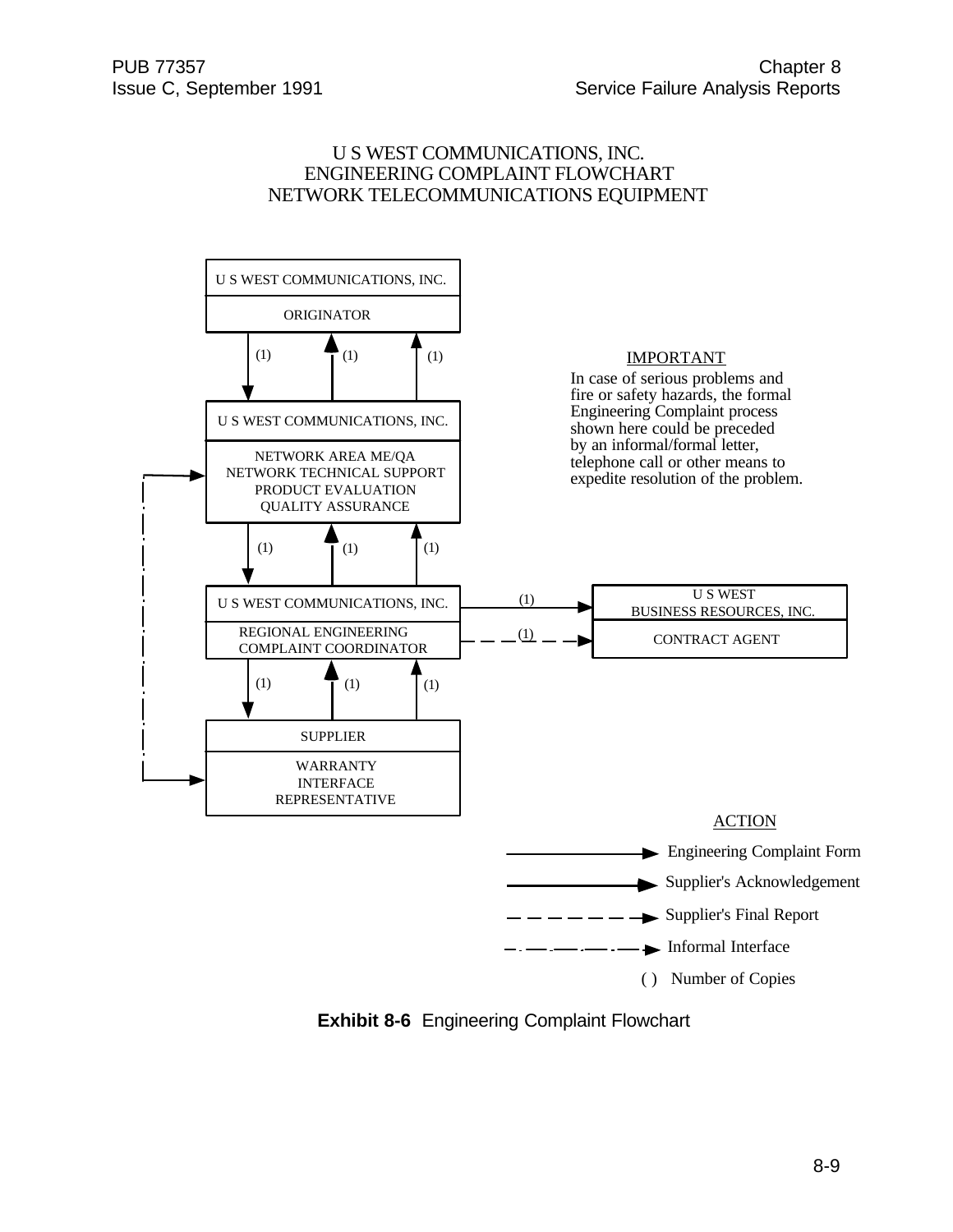# **Chapter and Section Page**

| 9. |  |  |
|----|--|--|
|    |  |  |
|    |  |  |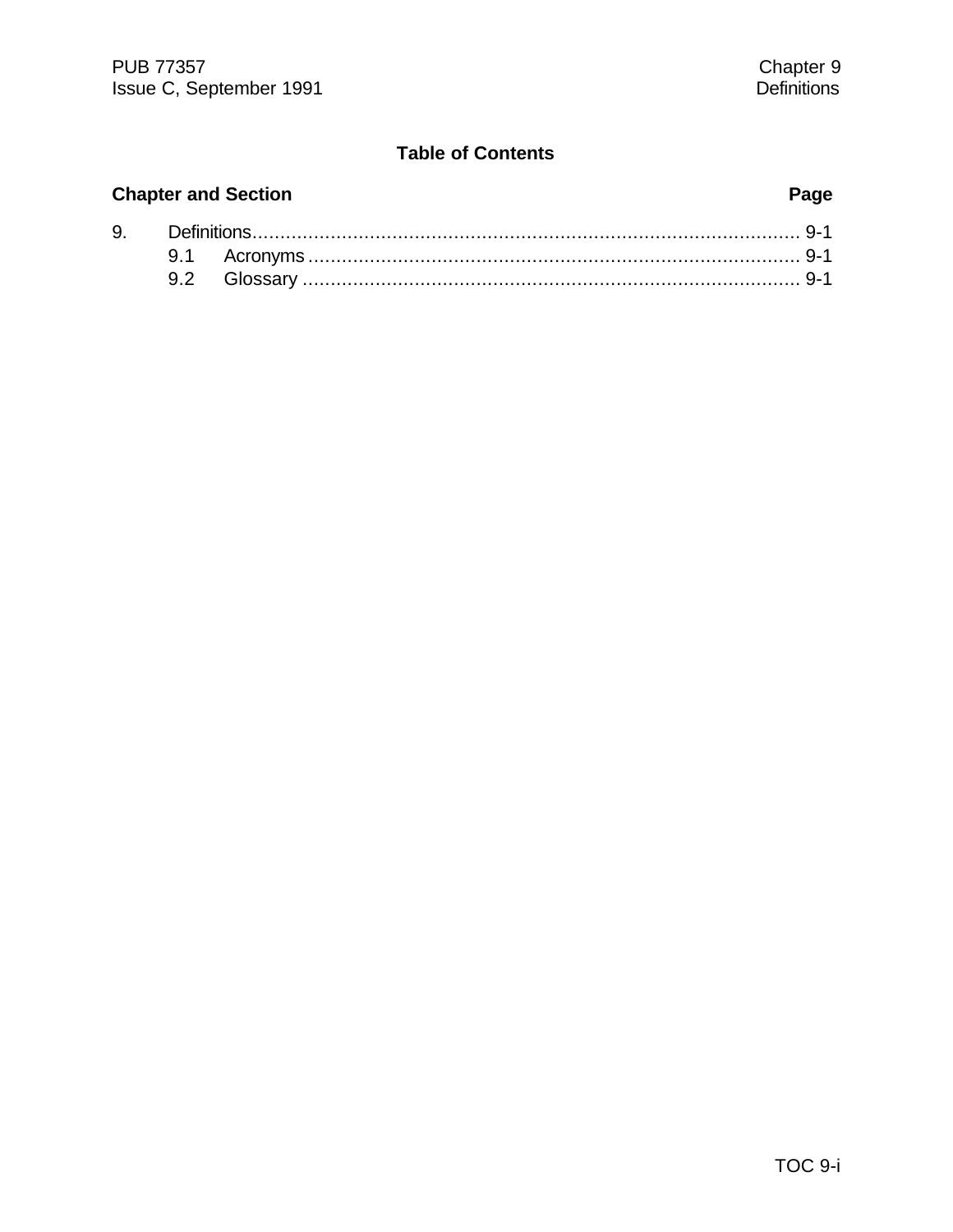#### **9. Definitions**

#### **9.1 Acronyms**

| <b>ATC</b>  | <b>Area Technical Contact</b>               |
|-------------|---------------------------------------------|
| EC          | <b>Engineering Complaint</b>                |
| <b>ESD</b>  | Electro-Static Discharge                    |
| <b>OTR</b>  | <b>Operational Trouble Reports</b>          |
| <b>PCN</b>  | <b>Product Change Notice</b>                |
| <b>RECC</b> | Regional Engineering Complaints Coordinator |
| <b>SFAC</b> | Service Failure Analysis Committee          |
| <b>SFAR</b> | Service Failure Analysis Reports            |
|             |                                             |

**9.2 Glossary**

### **Area Technical Contact (ATC)**

The U S WEST Communications, Inc. Subject Matter Expert responsible for reporting product/service complaints and providing technical interface to the supplier.

#### **Engineering Complaint (EC)**

The formal document issued by U S WEST Communications, Inc. to a supplier to report unsatisfactory conditions and improper performance of telecommunications products and services.

### **Electro-Static Discharge (ESD)**

The sudden release of static electricity charge on an object or a person to another object or person having a different potential static charge or ground.

#### **Operational Trouble Reports (OTR)**

The document used by U S WEST Communications, Inc. to report hardware or software trouble to suppliers in Stored Program Control Switching Systems (SPCS). This has been replaced by the Service Failure Analysis Reports (SFARs).

#### **Product Change Notice (PCN)**

The document issued to U S WEST Communications, Inc. by suppliers to announce software/hardware/firmware modifications made to their products.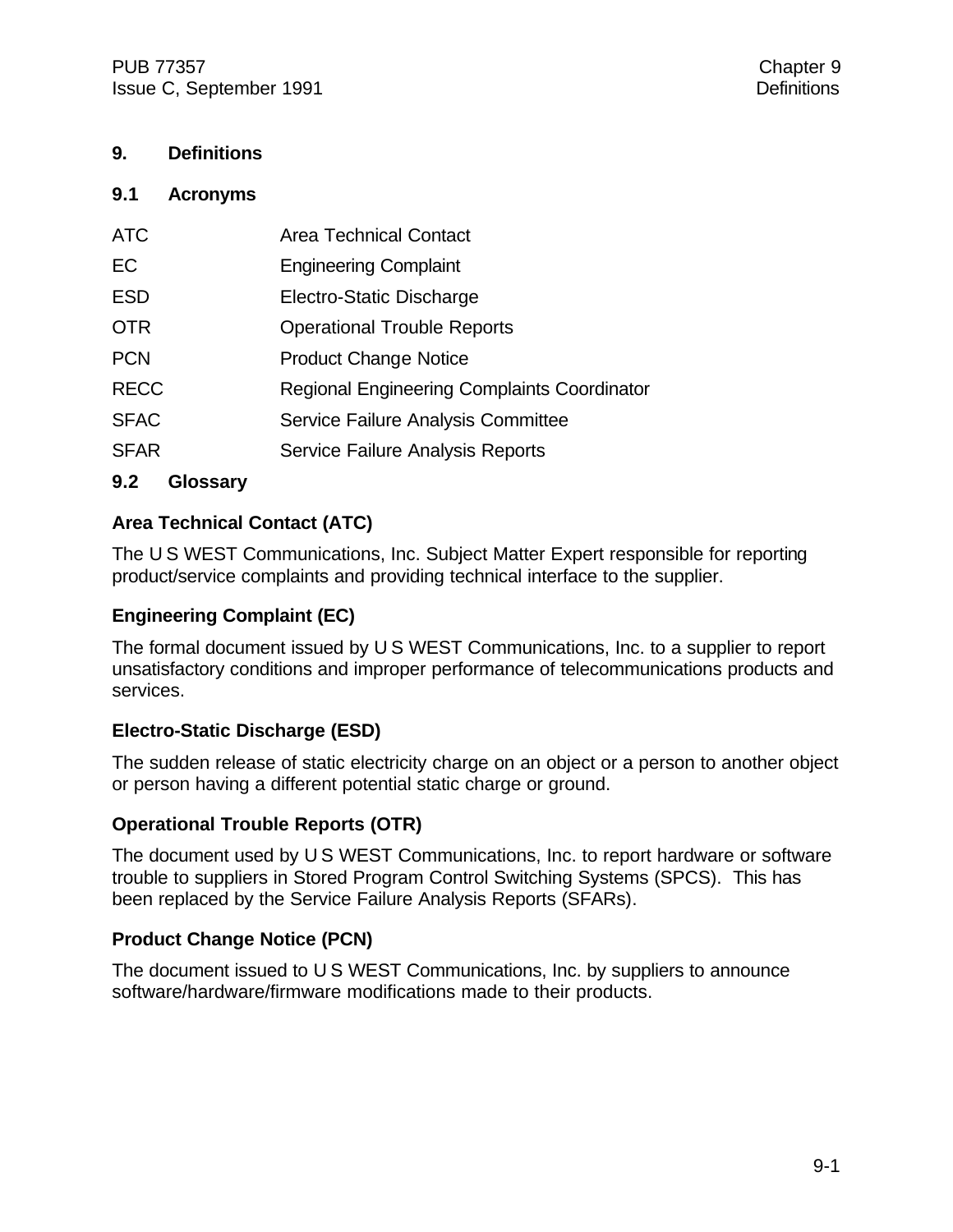#### **Regional Engineering Complaints Coordinator (RECC)**

The U S WEST Communications, Inc. regional contact responsible for coordinating and tracking all ECs and associated supplier correspondence. This individual resides in the Network & Technology Services, Product Evaluation/Support/Quality Assurance organization.

#### **Service Failure Analysis Committee (SFAC)**

A Committee formed of U S WEST Communications, Inc. and supplier technical personnel to analyze, draw conclusions, and make follow-up recommendations associated with system outage events.

#### **Service Failure Analysis Reports (SFAR)**

The document used by U S WEST Communications, Inc. to report service failures.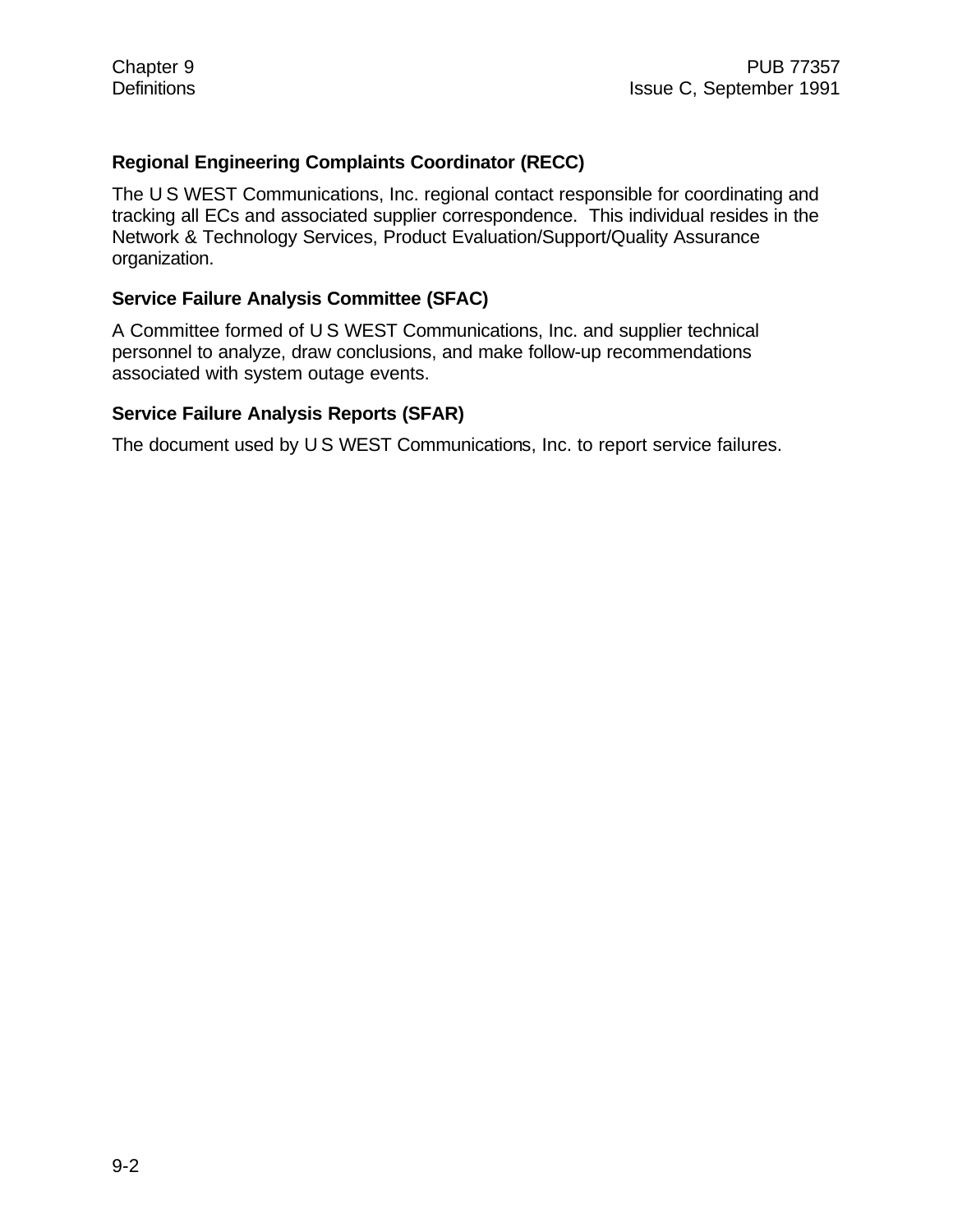# **Chapter and Section Page** 10. References...............................................................................................10-1 10.1 Bellcore Publications .......................................................................10-1

| 10.2 U S WEST Communications, Inc. Technical Publications10-1 |  |
|---------------------------------------------------------------|--|
|                                                               |  |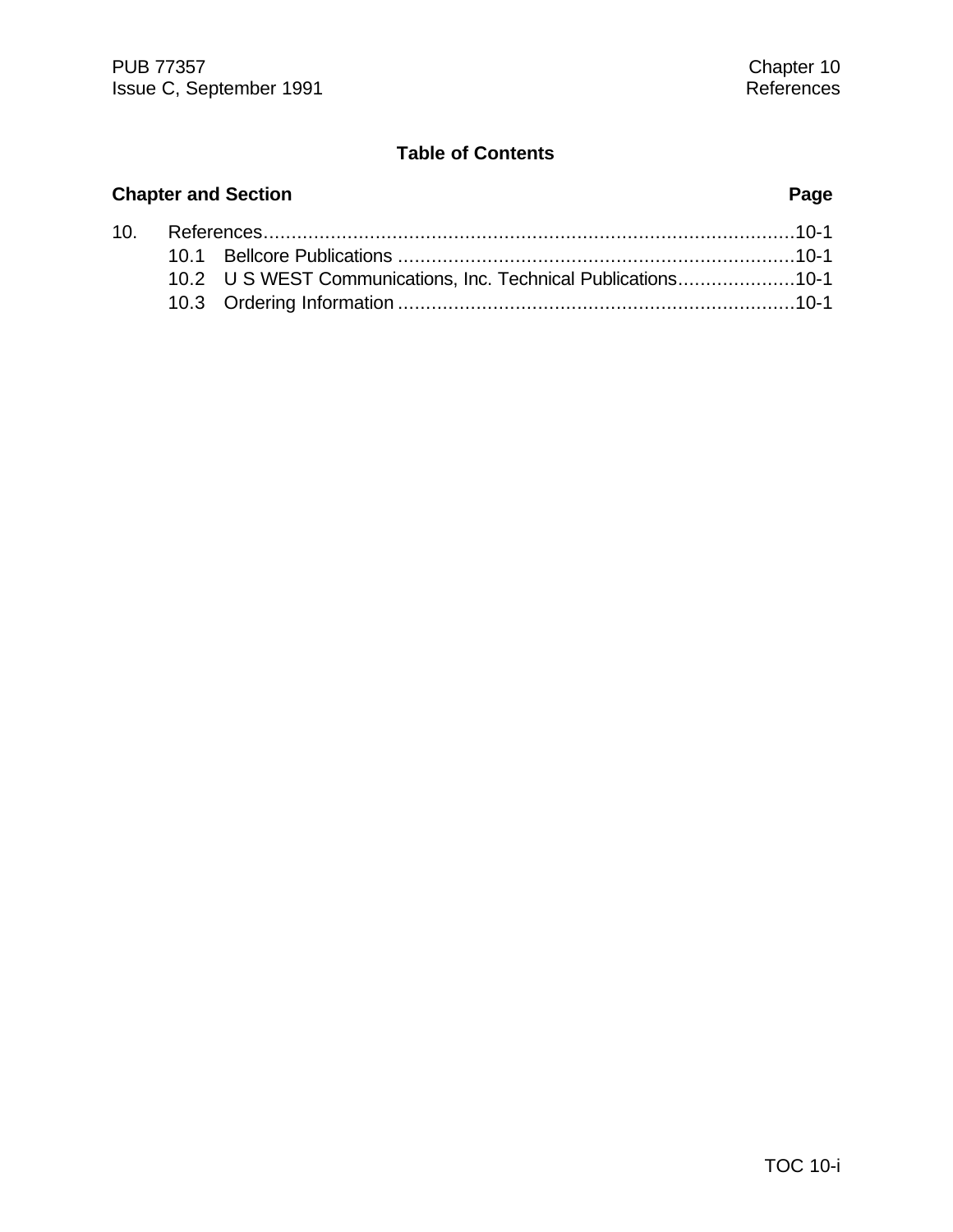#### **10. References**

#### **10.1 Bellcore Publications**

| SR-TSY-000963 | Network Switching Element Outage Performance Monitoring<br>Procedure, Issue 1, April 1989    |
|---------------|----------------------------------------------------------------------------------------------|
| TR-EOP-000230 | Guidelines for Engineering Complaints and Operational Trouble<br>Reports, Issue 1, June 1985 |

#### **10.2 U S WEST Communications, Inc. Technical Publications**

77354 Guidelines For Product Change Notices, Issue D, June 1990

#### **10.3 Ordering Information**

All documents are subject to change and their citation in this document reflects the most current information available at the time of printing. Readers are advised to check status and availability of all documents.

Ordering Information for Employees of U S WEST Communications, Inc.

Information Resource Management (IRM) 1801 California St., Rm. 1340 Denver, CO 80202 (303) 298-1025 or (303) 298-1778

Those who are not U S WEST employees may order:

• American National Standards Institute (ANSI) documents from:

American National Standards Institute Attn: Customer Service 11 West 42nd Street New York, NY 10036 Phone: (212) 642-4900 Fax (212) 302-1286

ANSI has a catalog available which describes their publications.

• Bellcore documents from:

Bellcore - Customer Services 8 Corporate Place Piscataway, NJ 08854-4196 Telex: (201) 275-2090 Fax: (908) 336-2559 Phone: (800) 521-CORE (U.S. calls only)